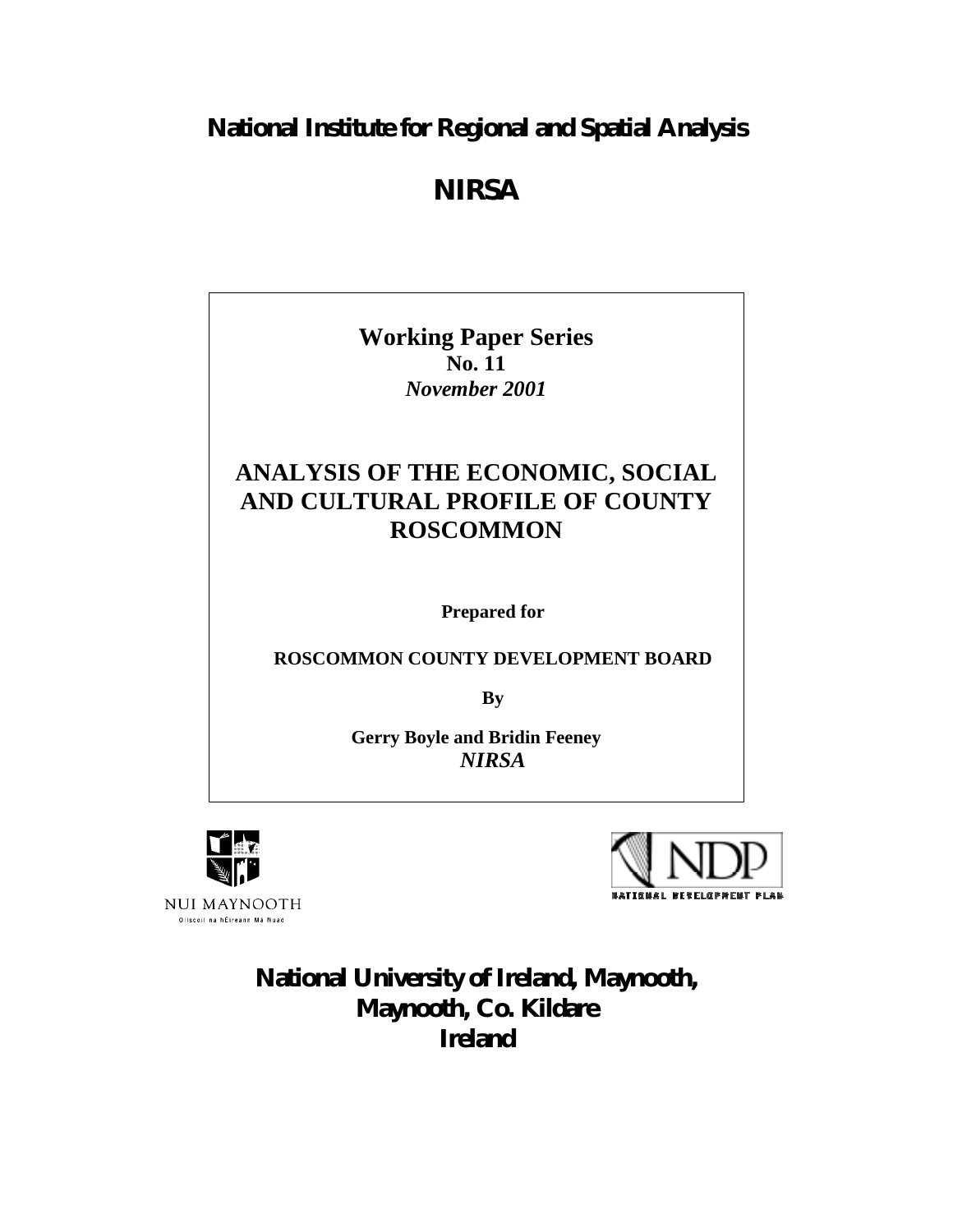# **Acknowledgements**

This Report has been prepared for Roscommon County Development Board to assist it in the preparation of a Strategy for Economic, Social and Cultural Development for the County. The National Institute for Regional and Spatial Analysis (NIRSA) at NUI Maynooth acknowledges the support received from the staff of Roscommon County Development Board who helped to coordinate much of the data collection. We thank all the units of Roscommon County Council who supplied data for the report. Additional data for which we are very grateful came from many statutory agencies and community/voluntary organisations.

We hope that the report will be of assistance to all organisations and individuals with an interest in the future development of County Roscommon.

Gerry Boyle Brídín Feeney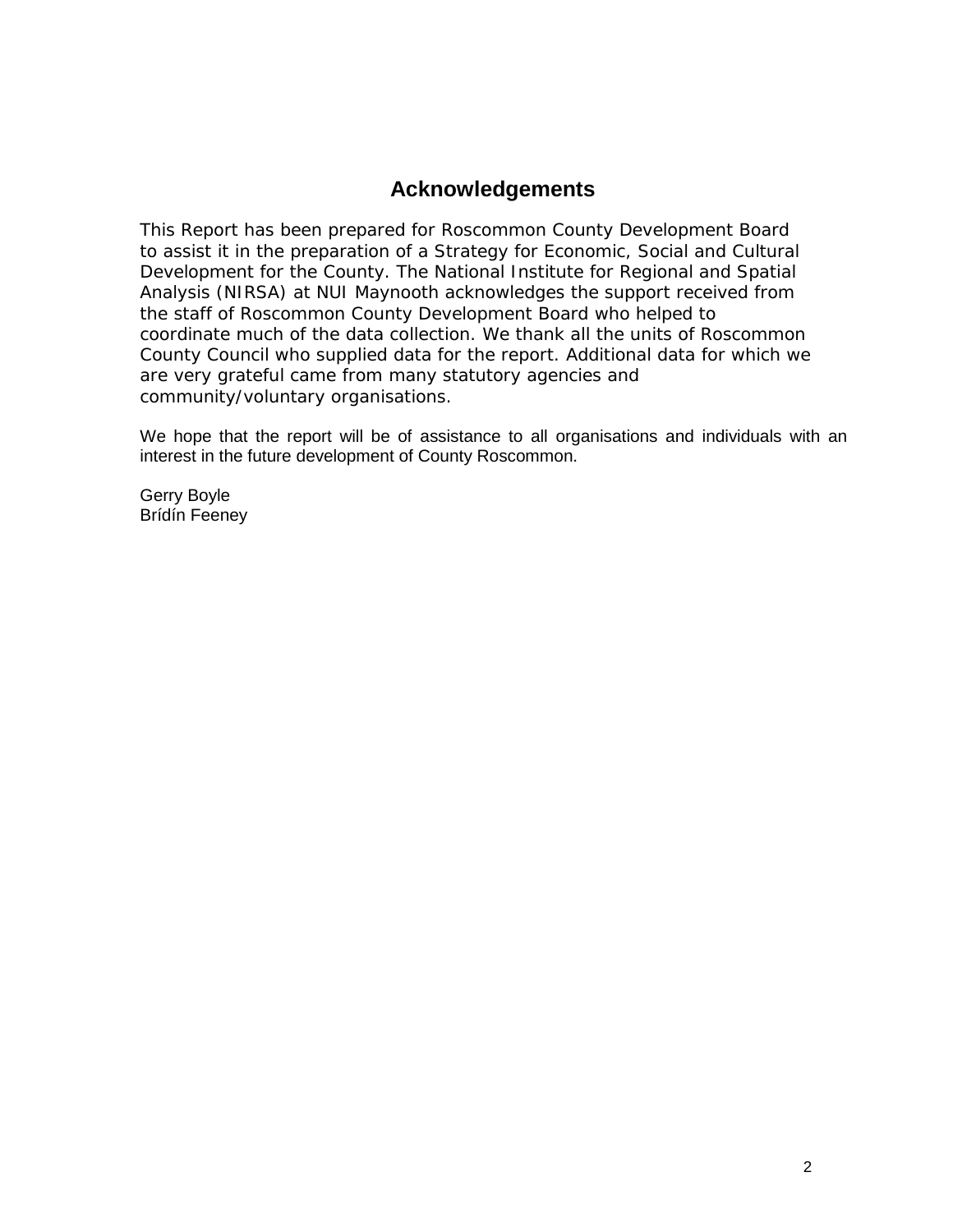| 6.4 Availability of health services and other forms of social supports  28 |  |
|----------------------------------------------------------------------------|--|
|                                                                            |  |
|                                                                            |  |
|                                                                            |  |
|                                                                            |  |
|                                                                            |  |
|                                                                            |  |
|                                                                            |  |
|                                                                            |  |
|                                                                            |  |
|                                                                            |  |
|                                                                            |  |
|                                                                            |  |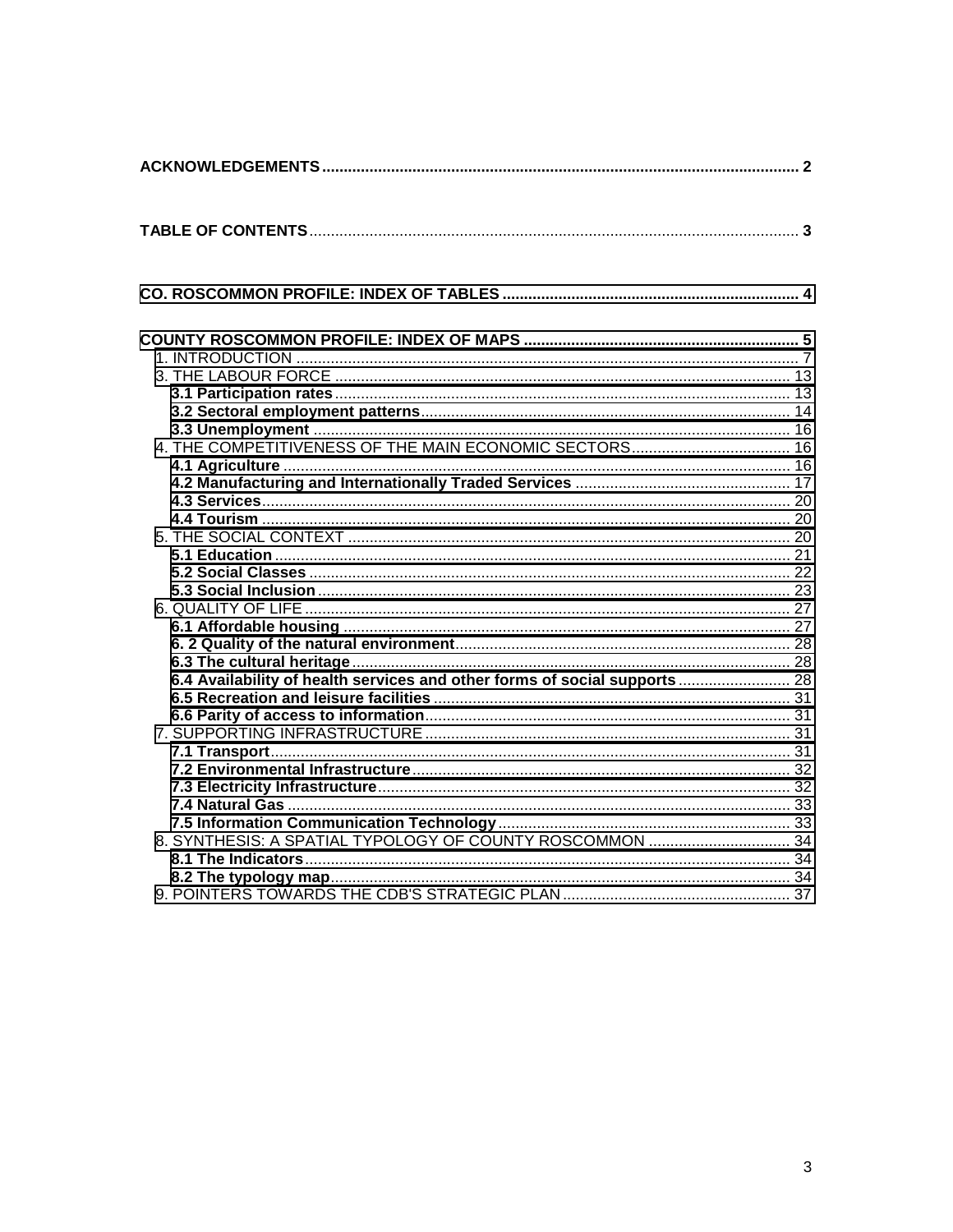# **Co. Roscommon Profile: Index of Tables**

<span id="page-3-0"></span>

| Table 5: Number of persons at work classified by broad industrial sectors, 1996 15             |    |
|------------------------------------------------------------------------------------------------|----|
|                                                                                                |    |
|                                                                                                |    |
|                                                                                                |    |
| Table 8: Percentage distribution of population aged 15 years and over by highest level of      |    |
|                                                                                                | 21 |
| Table 8a: Percentage distribution of population aged 15 years and over by highest level of     |    |
|                                                                                                | 22 |
|                                                                                                |    |
| Table 9a: Percentage distribution of population by social classes, west, 1996  23              |    |
| Table 10: No. Of recipients of Social Welfare benefits 1999 and percentage change 1996-99  24  |    |
| Table 10a: No. Of recipients of Social Welfare benefits 1999 and percentage change 1996-99. 24 |    |
|                                                                                                | 29 |
|                                                                                                |    |
|                                                                                                |    |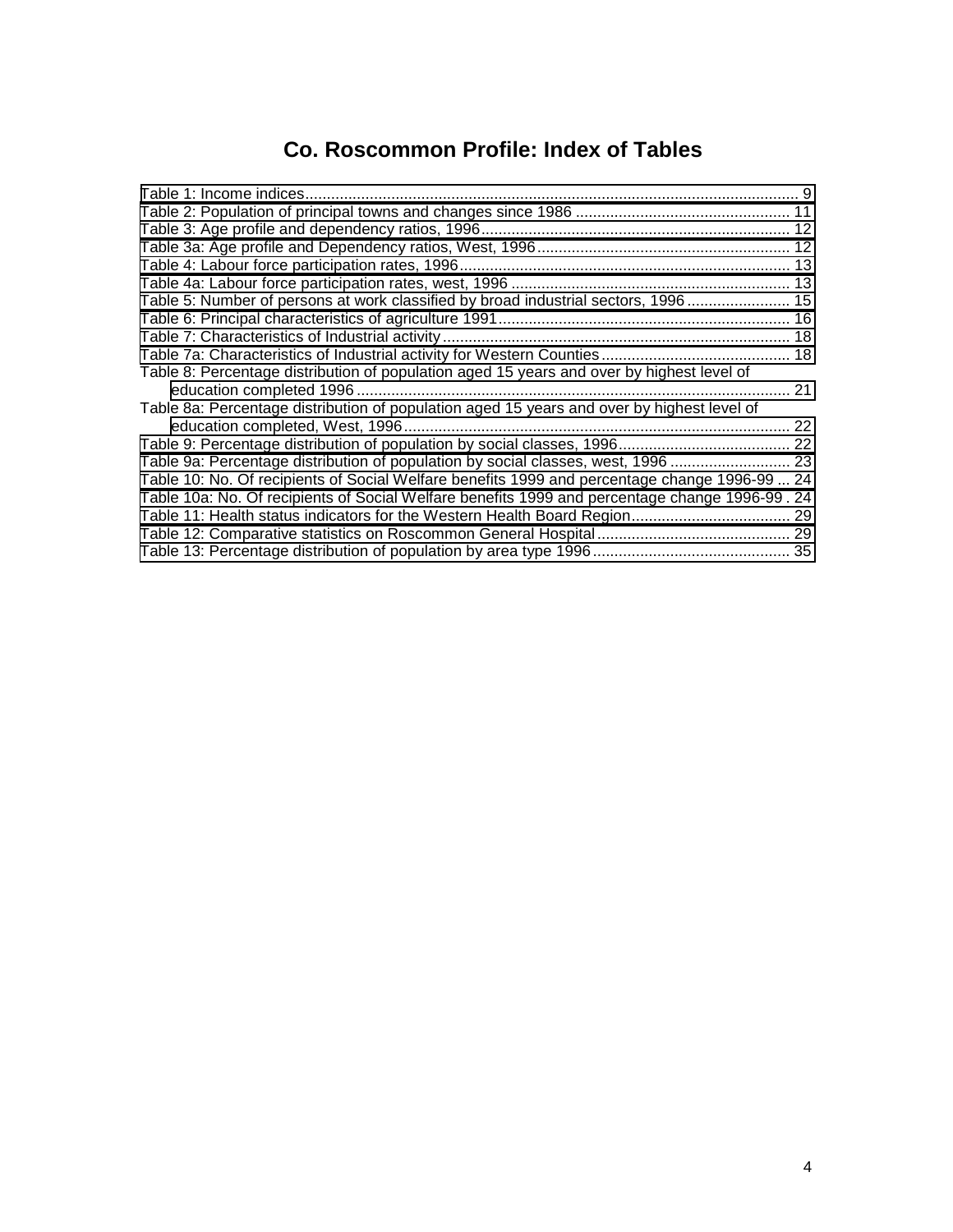# **County Roscommon Profile: Index of Maps**

<span id="page-4-0"></span>**Map no. Title**

- **County Map & Transport Network**
- **Enterprise Ireland & IDA Regions**
- **Tourism Regions & Fás Regions**
- **Health Regions & Garda Regions**
- **Regional Authority Areas & Objective 1 Regions**
- **Electoral Areas**
- **Index of DEDs**
- **Towns by Population**
- **Population Density**
- **Household Size**
- **Population Change 1991-1996**
- **Age specific Migration 10-19**
- **Age specific Migration 20-29**
- **Percentage of population aged 0-14 years**
- **Percentage of population aged 15-24 years**
- **Percentage of population aged 25-44 years**
- **Percentage of population aged 45-64 years**
- **Percentage of population aged 65 + years**
- **Youth Dependency Ratio**
- **Elderly Dependency Ratio**
- **Vitality Ratio**
- **% Change in Total at Work**
- **Labour Force Participation Rate, All persons**
- **Labour Force Participation Rate, Females**
- **% at Work in Agriculture, Forestry & Fishing**
- **% at Work in Manufacturing Industries**
- **% at Work in Commerce, Insurance, Finance & Business Services**
- **% at Work in Professional Services**
- **Unemployment Rate**
- **Economic Dependency Ratio**
- **Average Farm Size (ha)**
- **Average Farm Size (ESU's)**
- **Specialist Beef Production As % of Total**
- **Specialist Dairying as a % of Total**
- **Specialist Sheep as a % of Total**
- **Specialist Tillage as a % of Total**
- **Summary Distribution of Farms By Type (pies)**
- **Distribution of Companies Assisted by IDA**
- **Distribution of Companies Assisted by Enterprise Ireland**
- **Roscommon Tourism**
- **Location of Secondary Schools**
- **Persons whose highest level of Education is Lower Secondary or Less**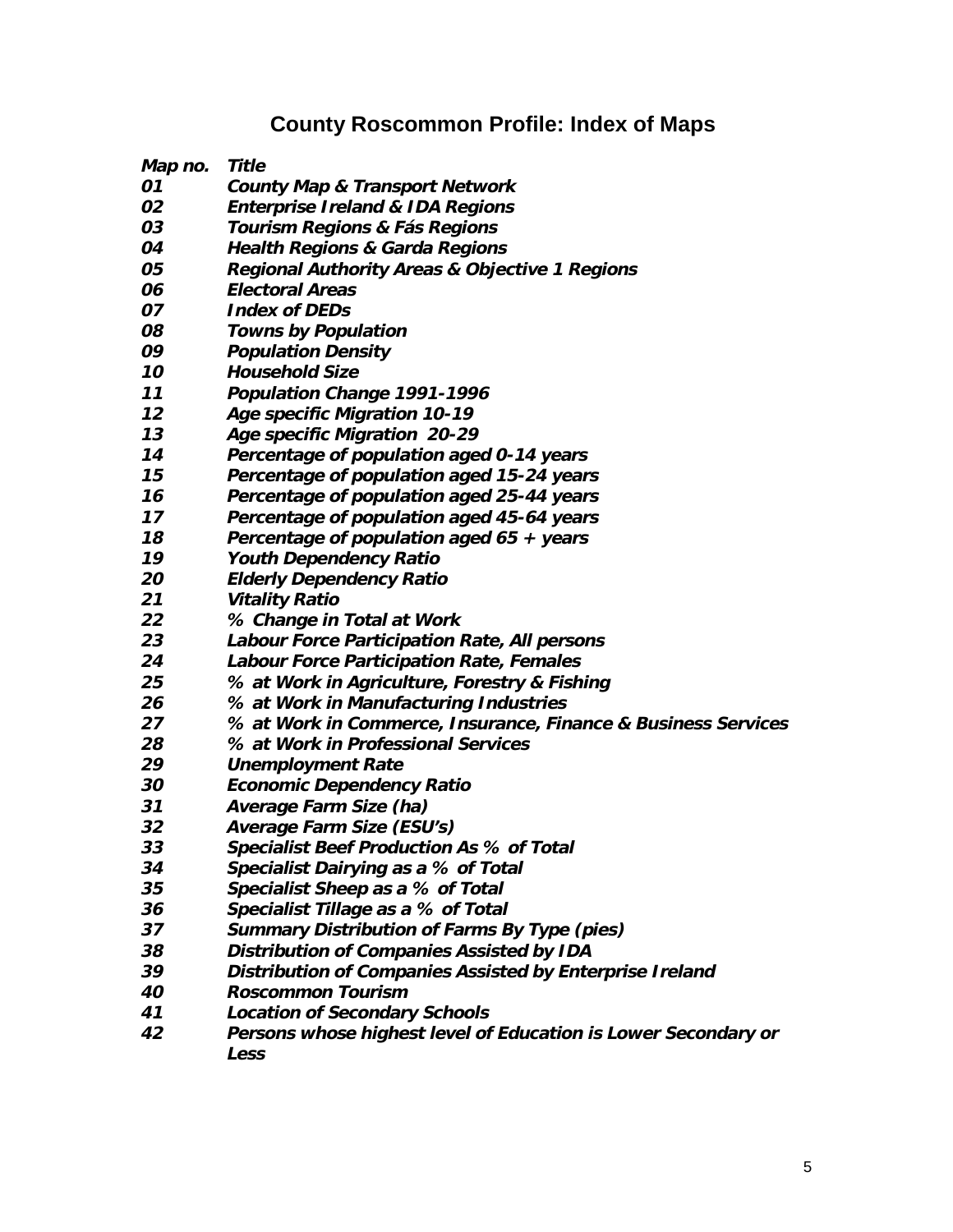## **Map no. Title**

- **Persons whose highest level of Education is a Postgraduate Degree**
- **% Population in Social Classes 5&6**
- **% Population in Social Classes 1&2**
- **Long Term Unemployment Rate**
- **% Aged 65 + and Living Alone**
- **Lone Parent Families with young Children**
- **Co. Roscommon Childcare**
- **Co. Roscommon Halting Sites**
- **National Heritage Areas and Special Areas of Conservation**
- **Heritage Sites**
- **% Population Able to speak Irish**
- **Public Services Garda Stations, Fire Stations, Post Offices, Libraries**
- **Bus Eireann Routes**
- **Group Water Schemes**
- **Eirgrid Map Areas requiring Improvement in Electricity Supply**
- **ESB Ireland Map**
- **Gas Network Map Ireland Map**
- **Information Technology Infrastructure**
- **Rural Typology**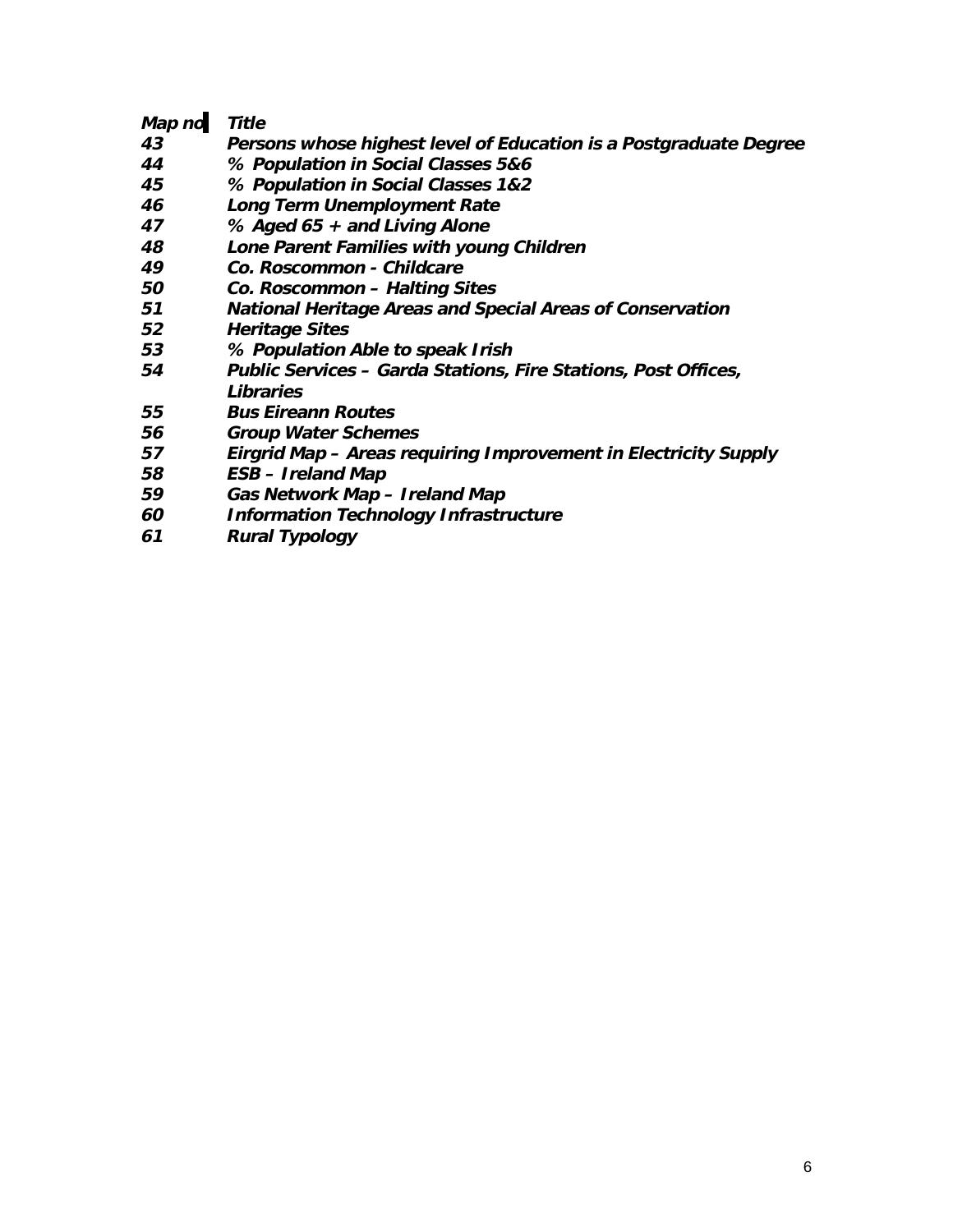# <span id="page-6-0"></span>**1. INTRODUCTION**

The purpose of this report is to provide an assessment of the current situation in County Roscommon in relation to economic, social and cultural development in order to assist the County Development Board in the preparation of its 10 to 15 years strategy. The content of the report takes account of the DOELG (Department of Environment and Local Government) Guidelines document, *A Shared Vision for County/City Development Boards*.

Comparative data for neighbouring counties are provided where appropriate and detailed mapping has been undertaken to illustrate patterns within the county wherever data have been available. Much of the mapping is based on data from the 1996 Census of Population, which is undoubtedly a limitation. However, there are no more recent data available at sub-county level for most indicators. Where appropriate county level data for more recent years have been used; otherwise comments have been inserted on the most likely direction of change since 1996.

County Roscommon **(**Map 1**)**. occupies an area of 254,819 hectares with a total population of almost 52,000 persons in 1996. Topographically most of the county is flat to undulating with most areas between 60 and 100 metres above sea level. The boundary to the east is provided by the river Shannon which is surrounded in parts by very low lying land that is subject to flooding. The agricultural potential of the land in the east and parts of the north of the county is very limited due to poor drainage and a high proportion of organic soils. By contrast, conditions are much more favorable on the shallow soils that are found in the central and southern parts of the county.

The geographical position of Roscommon is an important contextual factor in any assessment of recent development trends and future prospects. While part of the West Regional Authority Area the county has much in common with neighboring counties that are parts of the Midland region. In many respects County Roscommon might be best described as an inland periphery.

The north of the county is crossed by the N5 while the N6 extends across the southern edge from Athlone to Ballinasloe **(**Map 1**)**. The principal town, Roscommon, is the hub of a radial network of National Secondary roads. Another striking feature is that many of the urban centres that have a role in the economic and social development of the county are located either on or beyond the boundary, such as Athlone, Longford, Carrick-on-Shannon and Ballinasloe.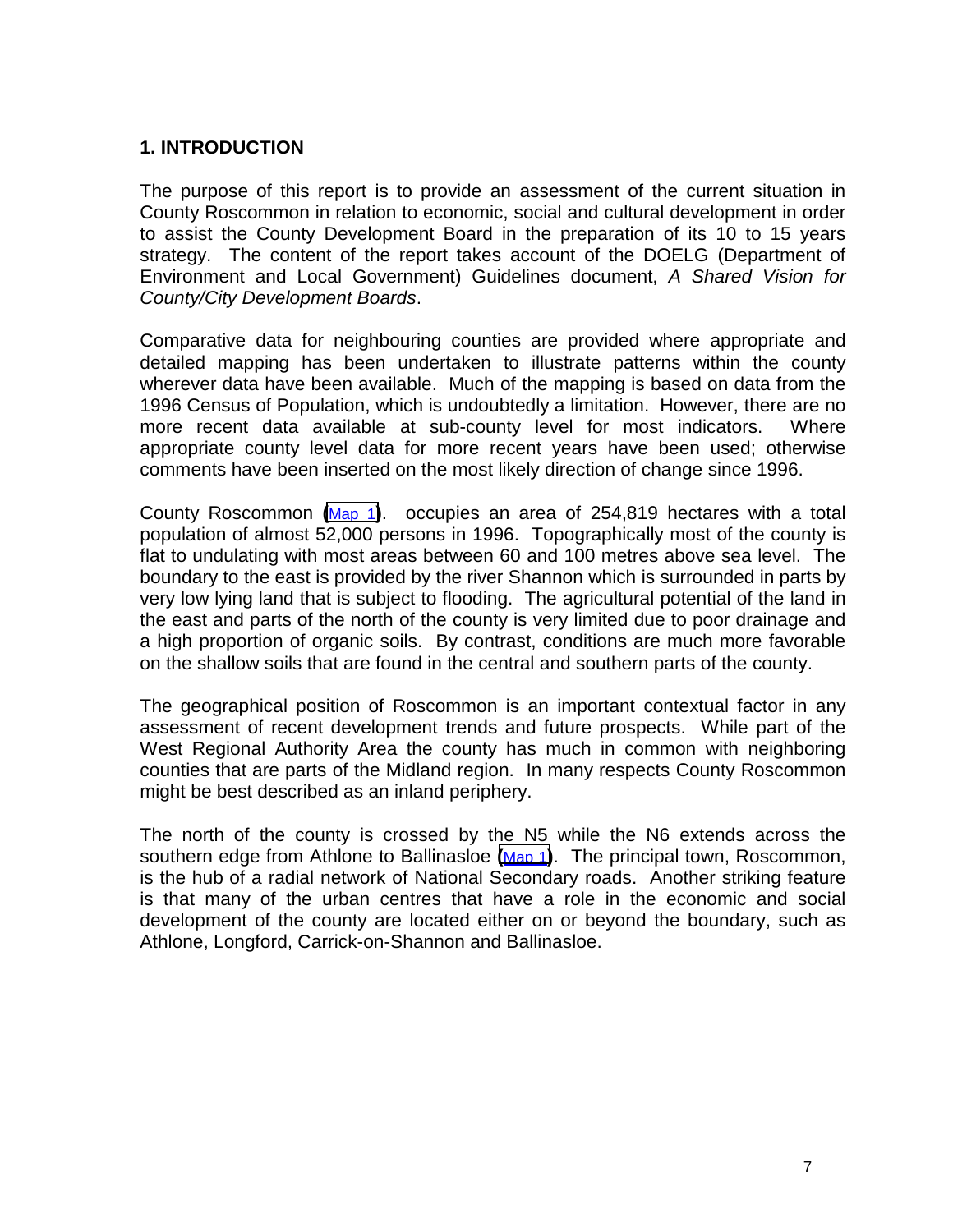There are three rail lines that pass through county Roscommon. The Dublin Hueston to Westport line, Dublin Heuston to Galway line and the Dublin Connolly to Sligo line. The Westport to Dublin Route is currently being upgraded. A total of IR£30million (€38.1million) will be spent on laying 30 miles (48km) of track. This is part of the ongoing investment in the route that will see the completion of the upgrade in 2003.

*(*Map 8*)* also exhibits the main towns and villages in the County. Roscommon is the principal town with a population of just under 4,000 at the 1996 census. Boyle and Castlerea are each about half this size with Ballaghaderreen having a population of just over 1200 at the 1996 census.

Towns of these sizes do not have the critical mass to be self-sustaining generators of high value-added economic activity. They lack the inherent capacity to sustain such developments. This is of course not to suggest that appropriately scaled economic activity cannot thrive within the county but the county will not be able to generate sufficient activity to provide full employment for its potential workforce.

The influence of Athlone with a population now probably around 20,000 is substantial, especially on the southern half of the county. The future well being of the county is inevitably tied to the development of Athlone.

The provision of supports for different aspects of the economic, social, cultural and environmental dimensions of development is undertaken by a very large number of agencies. While many of these operate either across the entire county or in certain parts of it there are a number of services that are organized on a regional basis. These include supports for enterprise development, tourism, labour force training, health care, waste management, security, etc. Unfortunately, the boundaries of the service providers do not always coincide, with Roscommon being included with different groupings of counties for different services **(***Maps* 2*,*3*,*4*,*5**)**. This administrative situation is not particularly well suited to facilitating the development of a coordinated approach to the delivery of public services.

In County Roscommon there are 6 electoral areas **(**Map 6*)*. An important challenge for the County Development Board is to secure broadly based support for a countywide strategy bearing in mind the geography of local representation.

A starting point in our review is to determine the relative position of Roscommon in relation to economic development and living standards. **Table 1** provides some of the key comparative indicators for Roscommon and other midland counties together with the corresponding indicators for the country as a whole and the West region.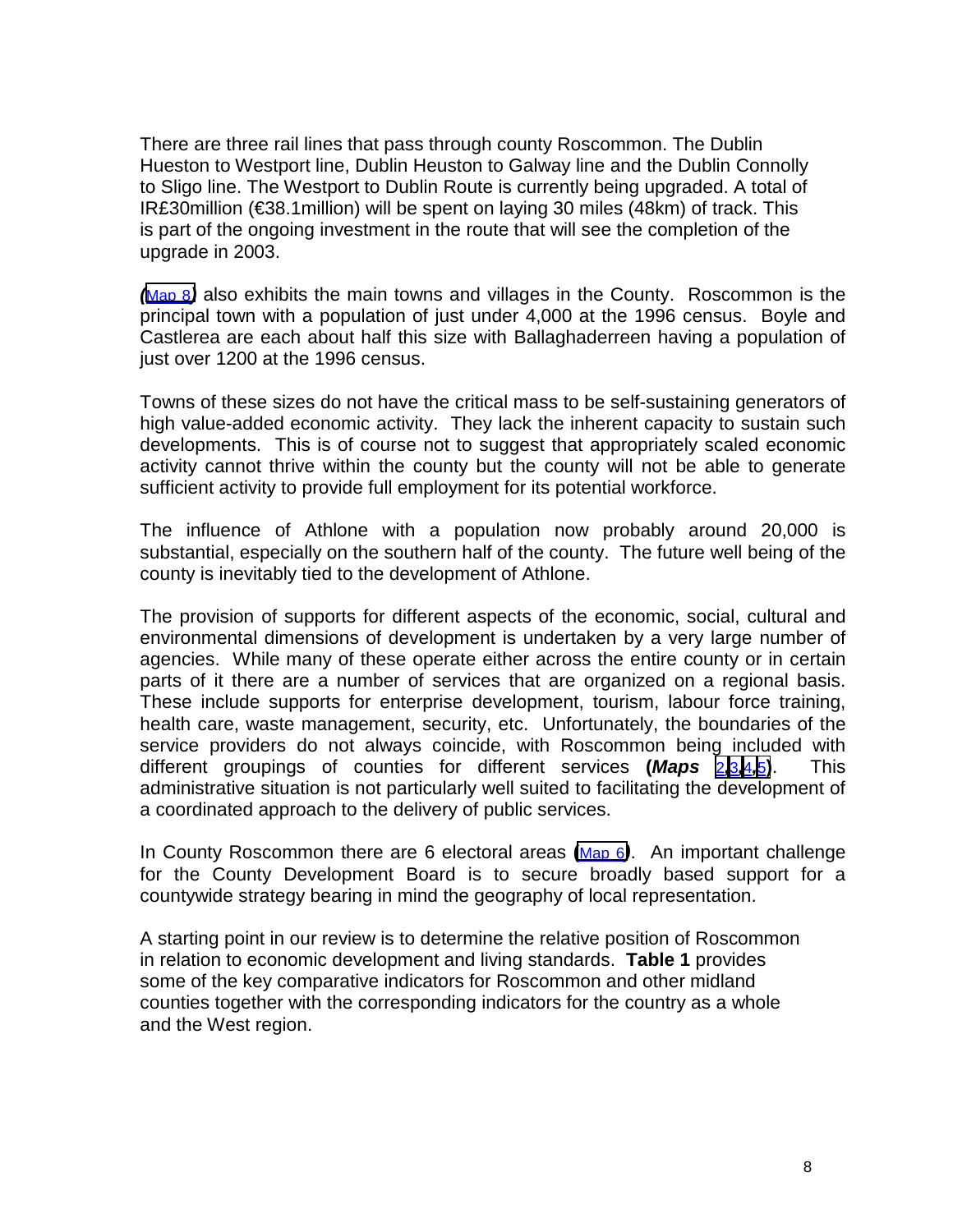#### <span id="page-8-0"></span>**Table 1: Income indices**

|                 | GVA per capita<br>1995 | <b>Disposable Income</b><br>Per capita 1998 | <b>Percent of population</b><br>covered by medical<br>cards, September 2000 |
|-----------------|------------------------|---------------------------------------------|-----------------------------------------------------------------------------|
| Roscommon       | 55                     | 86.3                                        | 39.8                                                                        |
| Laois           | 64                     | 88.3                                        | 34.6                                                                        |
| Westmeath       | 87                     | 95.3                                        | 33.1                                                                        |
| Longford        | 76                     | 89.9                                        | 42.6                                                                        |
| <b>Midlands</b> | 75                     | 89.7                                        | 35.4                                                                        |
| West            | 73                     | 93.1                                        | 39.6                                                                        |
| <b>Ireland</b>  | 100                    | 100.0                                       | 30.6                                                                        |

Gross Value Added GVA *per capita* is a comparable indicator to GDP *per capita* widely used as an indicator of national economic performance. GVA *per capita* measures the output of goods and services, measured in money terms, which is produced within the county in a given period (usually a year), regardless of the county or country which supplies the resources (that is, labour and capita)l to produce this output. It suffers from the same defect of the GDP measure in that it does not take account of profit repatriations of multi-national corporations (MNCs). But at county level it suffers from arguably a more serious handicap. To the extent that residents of Roscommon earn their livelihoods outside of the county and *vice versa*, GVA is also a deficient measure of economic activity in that it only records the wages etc. associated with the economic activity irrespective of where the workers reside. It therefore gives a very misleading indicator of the living standards of the inhabitants of the county. However, what it does reveal is the relative strength of the industrial base and hence the relative capacity of the Local Authority to fund local services from its rates' base.

On this indicator Roscommon is seen to lag behind its midland neighbours, especially Westmeath, given the influence of Athlone. GVA *per capita* is seen to be 45% below the country as a whole and 18% below the West region.

*Per capita* disposable income (also **Table 1**) reveals a somewhat different picture because this indicator of living standards is more comprehensive than GVA in that it captures the full income sources of all residents (including social-welfare-type income) and the progressive impact of the tax system. Nevertheless in comparative terms Roscommon is seen to be about 14 percentage points below the national average and to lag its midland neighbours by significant levels.

The challenge confronting the county is clearly to significantly raise both of these indicators over the period of the Plan. Realistically, as we have hinted at above and as the profile will reveal further below, it is probably easier to enhance its disposable income ranking than its GVA ranking.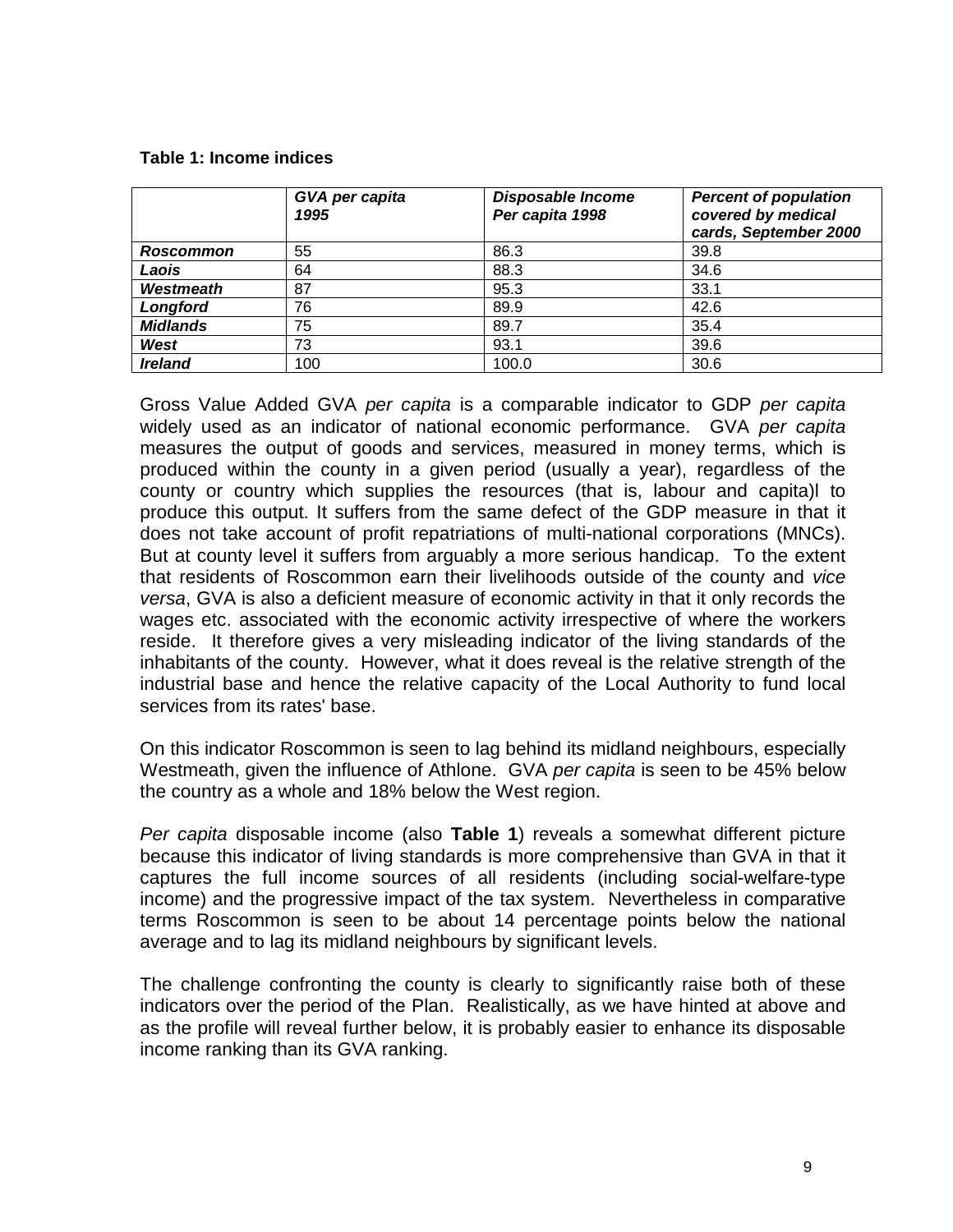Another index of living standards is the percentage of the population covered by medical cards, which was nearly 40% in September 2000 comparable to the figure for the West region but much higher than the figure of about 31% for all counties (**Table 1)**.

The remainder of the Profile is laid out as follows. Recent trends in demography and the labour force will be considered in the next two sections, after which there is a more detailed analysis of the economy. The following section examines the social context for development in County Roscommon. Section 6 covers a number of topics under the general heading of Quality of Life. This is followed by a discussion of the current situation in relation to a number of different forms of supporting infrastructure. Section 8 provides a synthesis by way of a summary rural typology map, which situates the analysis in a wider reference frame that has been prepared for the National Spatial Strategy. Finally, a number of emerging issues are identified and suggestions are provided for a framework that might assist in devising the CDB strategy.

The analysis throughout is accompanied by maps compiled at the level of District Electoral Divisions (DEDs) which are shown on *(*Map 7*)*. The total county population in 1996 was about 52,000 persons, of which only 20% were resident in urban areas.

**Population density** levels vary a good deal *(*Map 9*)* from the very rural areas in the northwest and west (less than 11 persons per square kilometre in 28 of the 112 DEDs) to more than 57.7 in the southern districts dominated by the influence of Athlone. The overall density for the County is only 20.4 persons per square kilometre compared to 52 for the state, reflecting the predominantly rural nature of much of the county.

Almost all (98%) of the population resided in private households for which the average size was 3.09 persons compared with an average of 3.14 for the State. The largest households are mostly in the rural areas in the south but the greatest concentrations of smaller households are also in rural areas in the northwest and west *(*Map 10*).*

Between 1991-96 the total **population increased** by 78 (0.2%) compared to an increase of 2.8% for the State. Significant growth (up to 27%) has only occurred in 4 DEDs dominated by the towns of Athlone and Boyle, and Shannonbridge in the extreme south of the county, while more moderate growth has occurred in the contiguous DEDs and in the DEDs around Roscommon town *(*Map 11*)*. However, the salient feature of the map is the substantial decline in population in 76 of the 112 DEDs.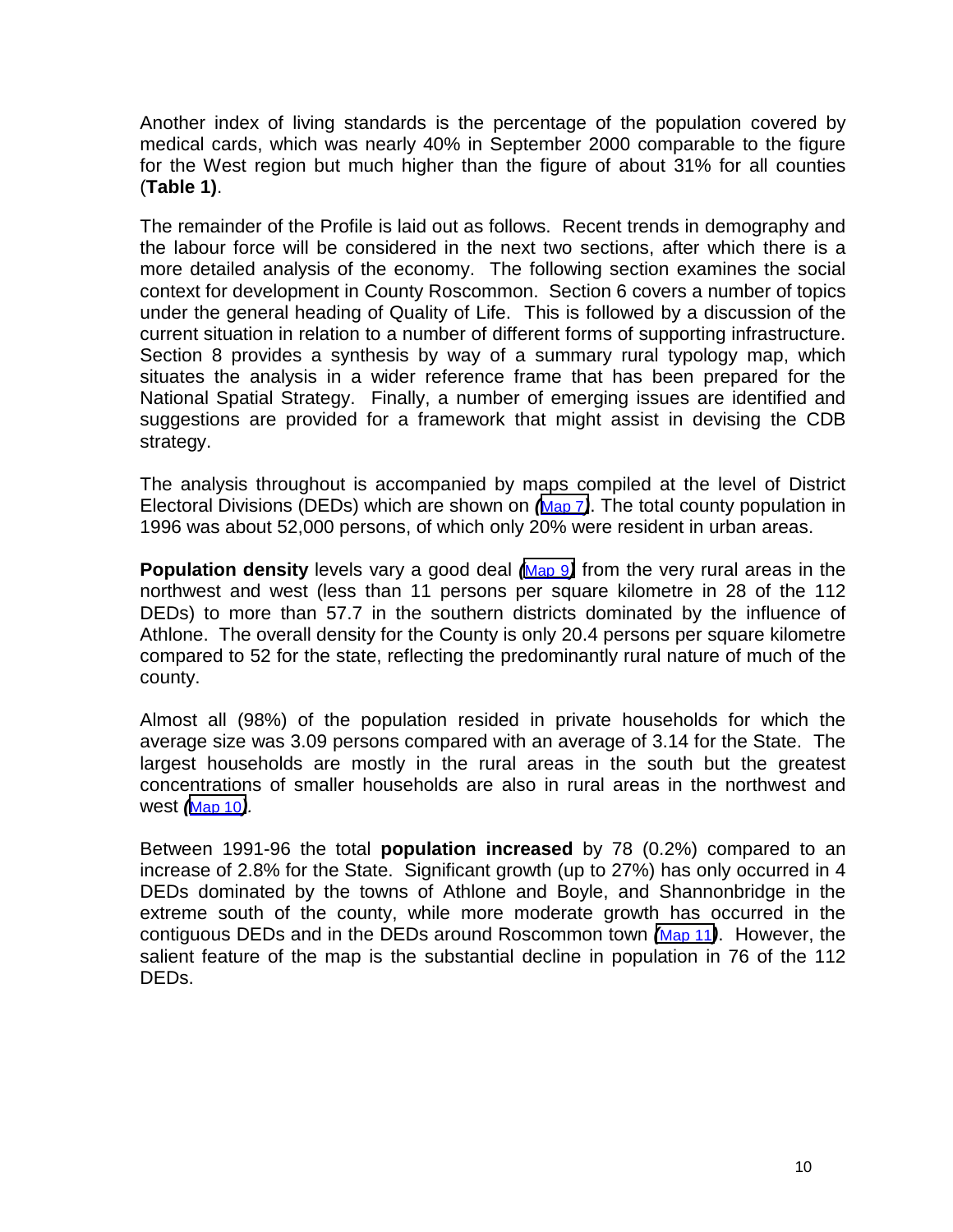<span id="page-10-0"></span>The populations of the main towns and the changes since 1986 are shown in **Table 2**. The absolutely small size of Roscommon towns and settlements, even when aggregated, is a limitation that affects the volume of commercial and retail activity in the county and its attractiveness to large-scale inward investment. On the other hand the county is positioned within a potential corridor bounded by Athlone in the Southeast and Sligo in the Northwest. Both of these towns are of a scale that could with appropriate public investment be subsidiary growth gateways to larger urban centres.

|                       | <b>Total</b><br>1996 | Change<br>1986-91 | <b>Change</b><br>1991-96 | <b>Change</b><br>1986-96 |
|-----------------------|----------------------|-------------------|--------------------------|--------------------------|
|                       |                      |                   |                          |                          |
| <b>Roscommon</b>      | 3915                 | $-46$             | 488                      | 442                      |
| <b>Boyle</b>          | 2122                 | $-186$            | 25                       | $-161$                   |
| <b>Castlerea</b>      | 1790                 | $-18$             | $-32$                    | $-50$                    |
| <b>Ballaghderreen</b> | 1248                 | $-106$            | $-22$                    | $-128$                   |
| <b>Strokestown</b>    | 572                  | $-52$             | 4                        | $-48$                    |
| <b>Elphin</b>         | 545                  | 12 <sub>2</sub>   | 20                       | 32                       |
|                       |                      |                   |                          |                          |
| Athlone               | 15544                | $-213$            | 186                      | $-27$                    |
| <b>Ballinasloe</b>    | 5723                 | $-335$            | $-169$                   | $-504$                   |
| Carrick-on-Shannon    | 1868                 | 237               | 10                       | 247                      |
| Sligo                 | 18509                | $-54$             | 545                      | 501                      |

#### **Table 2: Population of principal towns and changes since 1986**

**Net migration movements** are a major influence on the distribution of population change. The cohort aged 10-19 years (1986) declined substantially in all DEDs bar one (Athlone) over the 10 years. **(**Map 12*)*. The largest declines (dark blue areas) were recorded for the most rural DEDs in the North and Northwest. *(*Map 13*)* shows the experience for the cohort aged 20-29 years in 1986.

The **age profile** of the DEDs in the County are the outcome of these longer-term population shifts **(**see **Table 3, 3a and** *Maps* 14*,*15*,*16*,*17*,*18**)**. The main contrasts are between, on the one hand, the DEDs south of Roscommon town which have above average concentrations in the principal family formation age groups (25-24 years) and, on the other hand, the more remote rural parts in the Northwest.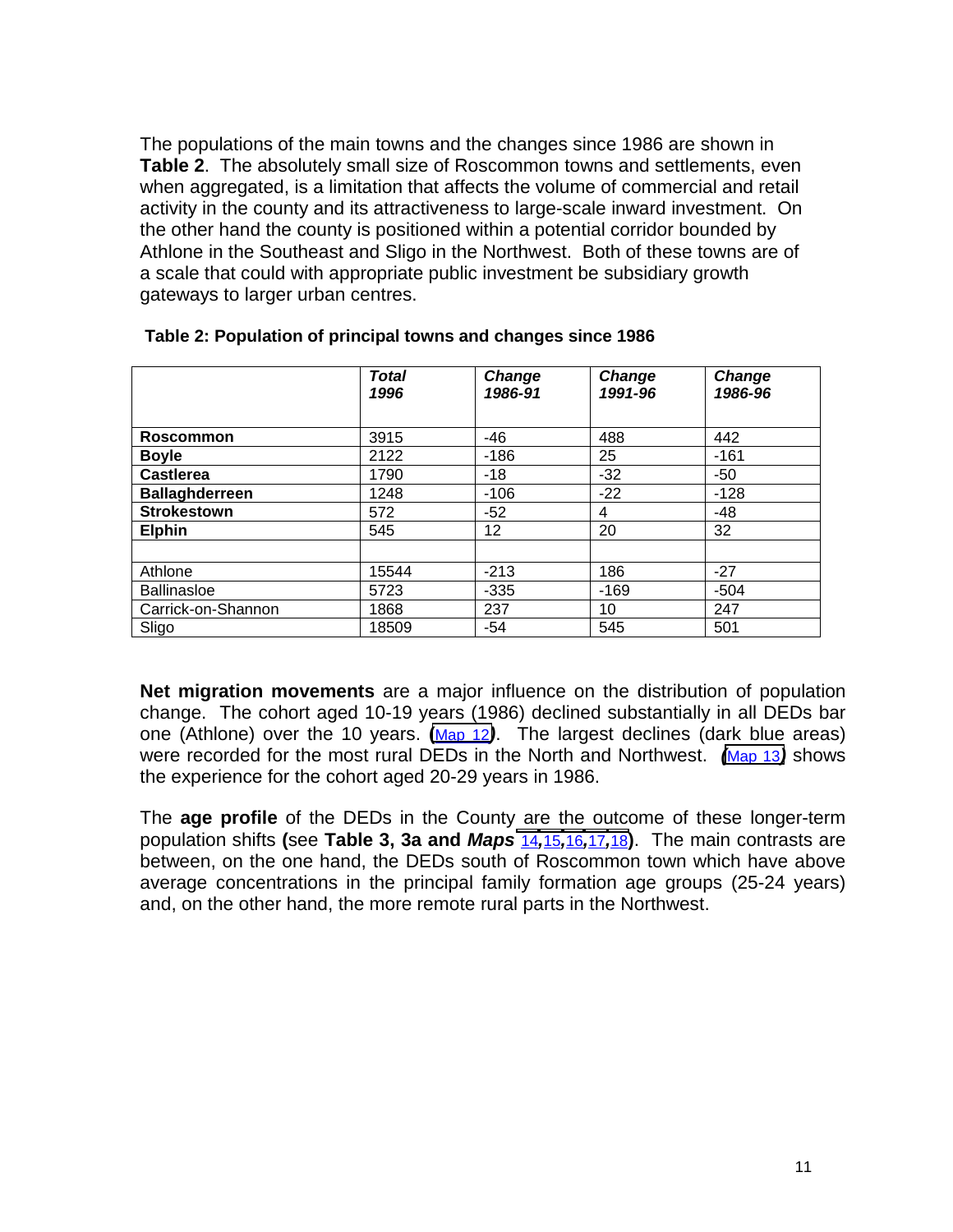|                           | Laois | Westmeath | Longford | <b>Roscommon</b> | <b>Ireland</b> |
|---------------------------|-------|-----------|----------|------------------|----------------|
| % aged $<$ 15             | 25.7  | 24.9      | 24.9     | 23.7             | 23.7           |
| % aged 15-24              | 15.8  | 17.5      | 16.0     | 14.7             | 17.5           |
| % aged 25-44              | 27.8  | 27.0      | 25.1     | 24.8             | 28.0           |
| % aged 45-64              | 18.6  | 18.8      | 20.2     | 20.3             | 19.4           |
| % aged $65 +$             | 12.1  | 11.8      | 13.8     | 16.5             | 19.4           |
| Youth dependency          | 41.4  | 39.2      | 40.6     | 39.6             | 36.5           |
| <b>Elderly dependency</b> | 19.4  | 18.5      | 22.5     | 27.5             | 17.6           |
| <b>Vitality ratio</b>     | 227.2 | 237.2     | 177.8    | 143.0            | 258.3          |

#### <span id="page-11-0"></span>**Table 3: Age profile and dependency ratios, 1996**

**Table 3a: Age profile and Dependency ratios, West, 1996**

|                           | <b>Roscommon</b> | West  | <b>Ireland</b> |
|---------------------------|------------------|-------|----------------|
| % aged $< 15$             | 23.7             | 23.9  | 23.7           |
| % aged 15-24              | 14.7             | 16.8  | 17.5           |
| % aged 25-44              | 24.8             | 25.7  | 28.0           |
| % aged 45-64              | 20.3             | 19.5  | 19.4           |
| % aged $65 +$             | 16.5             | 14.0  | 19.4           |
| Youth dependency          | 39.6             | 38.6  | 36.5           |
| <b>Elderly dependency</b> | 27.5             | 22.5  | 17.6           |
| <b>Vitality ratio</b>     | 143.0            | 189.5 | 258.3          |

The effect of these contrasts in age profiles is more sharply revealed by examining the so-called **dependency ratios** (**Table 3, 3a** and *Map* 19 *and* 20**)**. The youth dependency ratios are reasonably well distributed throughout the county *(*Map 19*)* while the elderly dependency ratio *(*Map 20*)* displays a very pronounced contrast between the south and northwest of the county.

*Map 21* (see also **Table 3, 3a)** gives a forward-looking measure of the population dynamic in terms of an index of **demographic vitality (**Map 21**)** (persons aged 20-39 years in 1996 as a ratio of number of persons aged over 60), which clearly demonstrates the urban/rural and northwest/south contrast.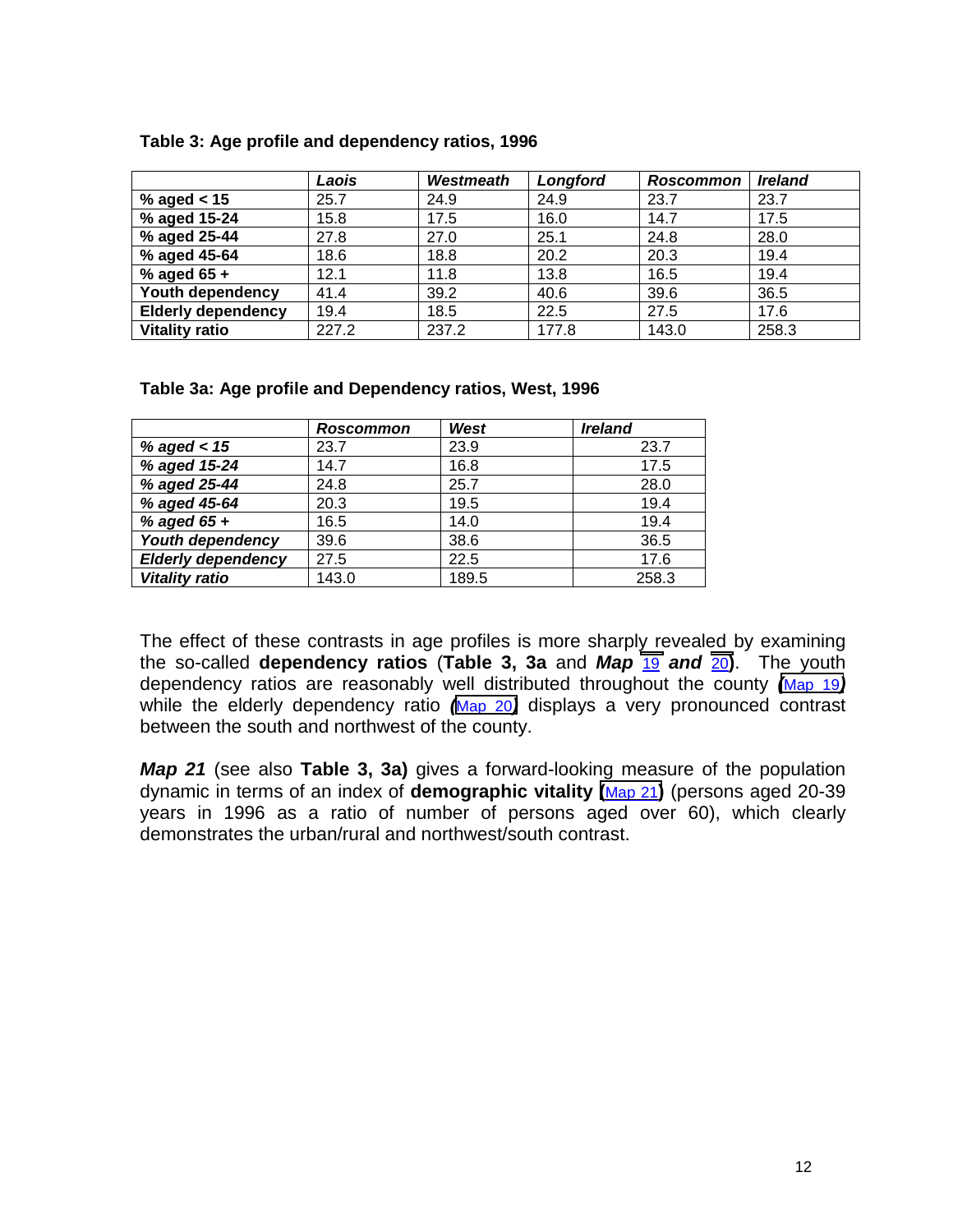# <span id="page-12-0"></span>**3. THE LABOUR FORCE**

The labour force consists of the total at work, the number of unemployed persons and the number of first-time job seekers. In 1996 the total labour force in Roscommon was 20,534, of whom 90% were classified as "at work". Demographic trends and participation rates influence changes in the size of the labour force. The situation in Roscommon is shown on  $Map 22$ . The highest growth in the labour force has mainly occurred in the DEDs south of Roscommon town with a handful of districts in this area suffering declines in the labour force. The picture in the north of the county is one mainly of decline with growth only evident in the northwestern districts.

**Participation rates**, especially, of women but also workers that might have been previously under employed in, for instance, the agricultural sector, are crucial to enhancing the labour force and ultimately the **level of living** within the County. Indeed the primary reason why the Irish economy has grown so rapidly since 1994 has been the phenomenal growth in the labour force brought about mainly by the increase in the female participation rate. Increased participation of females can be accounted for by factors such as improved educational levels, removal of barriers preventing married women from working in some sectors, a lower marriage rate and declining average family size as well as the growth in economic activity, especially in the services area and for many couples both partners require to be earning to defray the costs of ever-increasing mortgages. At county level we can expect female participation rates to be affected by issues of rural transport and the availability of childcare facilities.

### **3.1 Participation rates**

In Roscommon the overall participation rate was 51.8% in 1996 compared with 55.4% for the State. The overall rate is the outcome of combining an above average male participation rate and a female rate that is less than for the State **(Table 4 and 4a)**.

#### **Table 4: Labour force participation rates, 1996**

|                                  | Laois | Westmeath | Lonaford | <b>Roscommon</b> | <b>Ireland</b> |
|----------------------------------|-------|-----------|----------|------------------|----------------|
| <b>Male participation rate</b>   | 70.7  | 69.6      | 69.7     | 69.0             | 70.7           |
| <b>Female participation rate</b> | 35.5  | 38.7      | 34.3     | 33.6             | 40.7           |

#### **Table 4a: Labour force participation rates, west, 1996**

|                                  | <b>Roscommon</b> | West | l Ireland |
|----------------------------------|------------------|------|-----------|
| <b>Male participation rate</b>   | 69.0             |      |           |
| <b>Female participation rate</b> | 33.6             | 37.8 |           |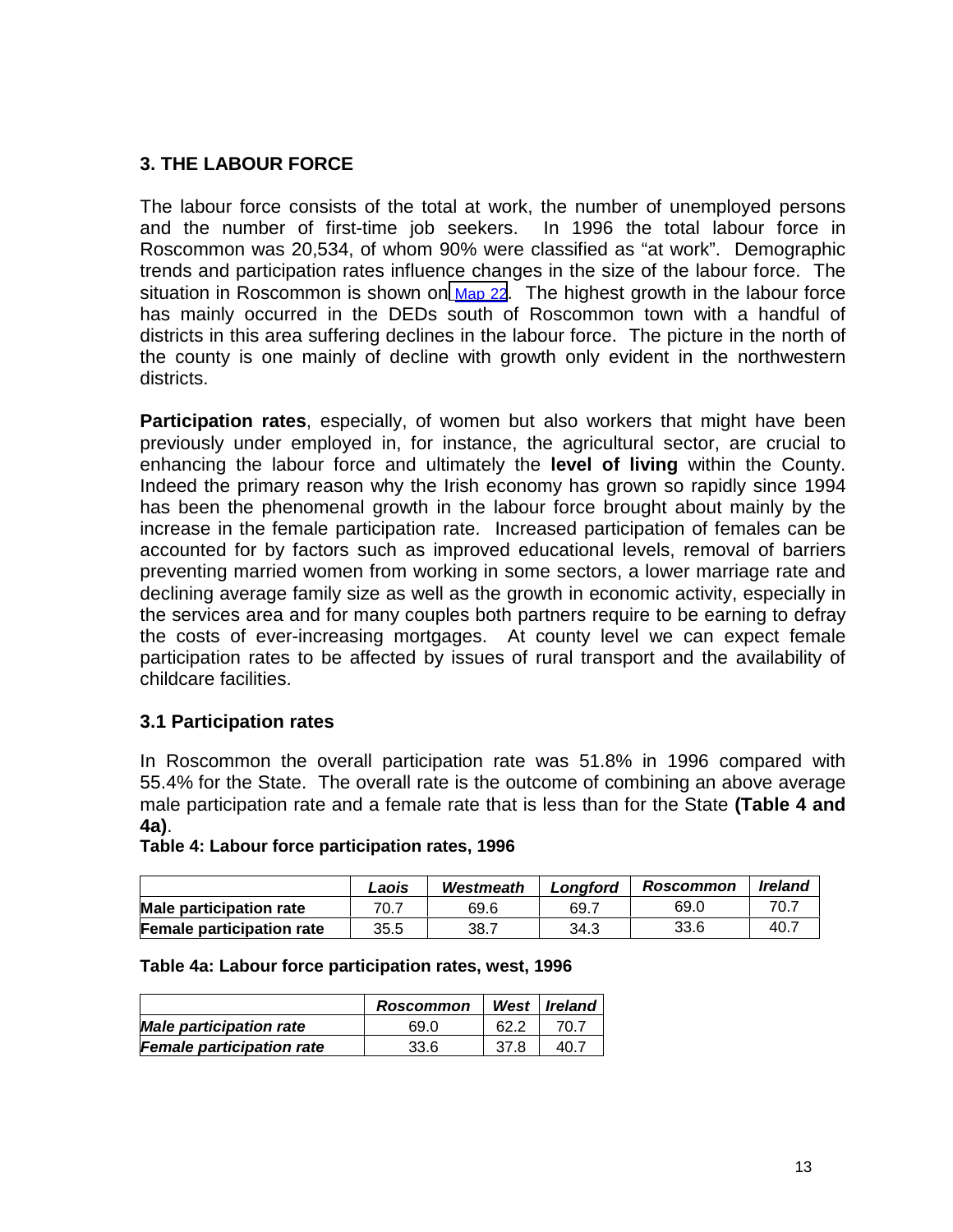<span id="page-13-0"></span>More up to date data would doubtless reveal a marked increase in the overall participation rate *(*Map 23*)* but it is unlikely that the main factor responsible for the within county variation in the total participation rate, namely, female participation rates *(*Map 24*)* will have changed dramatically in the interim.

The highest overall rates and the largest numbers of participants are in the southern districts reflecting the influence of Athlone. The lowest rates are mainly in rural areas in the northwest, principally due to lower female rates in these districts. The tendency for the highest female participation rates to be in the districts with high accessibility to employment opportunities has implications for future patterns as most of the overall gains in participation will come from higher female rates.

## **3.2 Sectoral employment patterns**

The Sectoral distribution of employment is presented in Table 5 Agriculture, forestry and fishing accounted for just under 25% of the total at work in the county compared with 10.2% for the State in 1996. The much greater relative importance of the sector in the north and west and the rural areas in the south is shown on Map 25. In most of these areas the very high reliance on agriculture (over 50% in 15 DEDs and over 33% in about 33 DEDs) is simply a reflection of the limited range of alternative employment opportunities. In contrast in the south eastern border of the County the share of the workforce in this sector is very low due to large numbers working in other sectors, although most of these workers it should be noted are unlikely to be residing in Roscommon.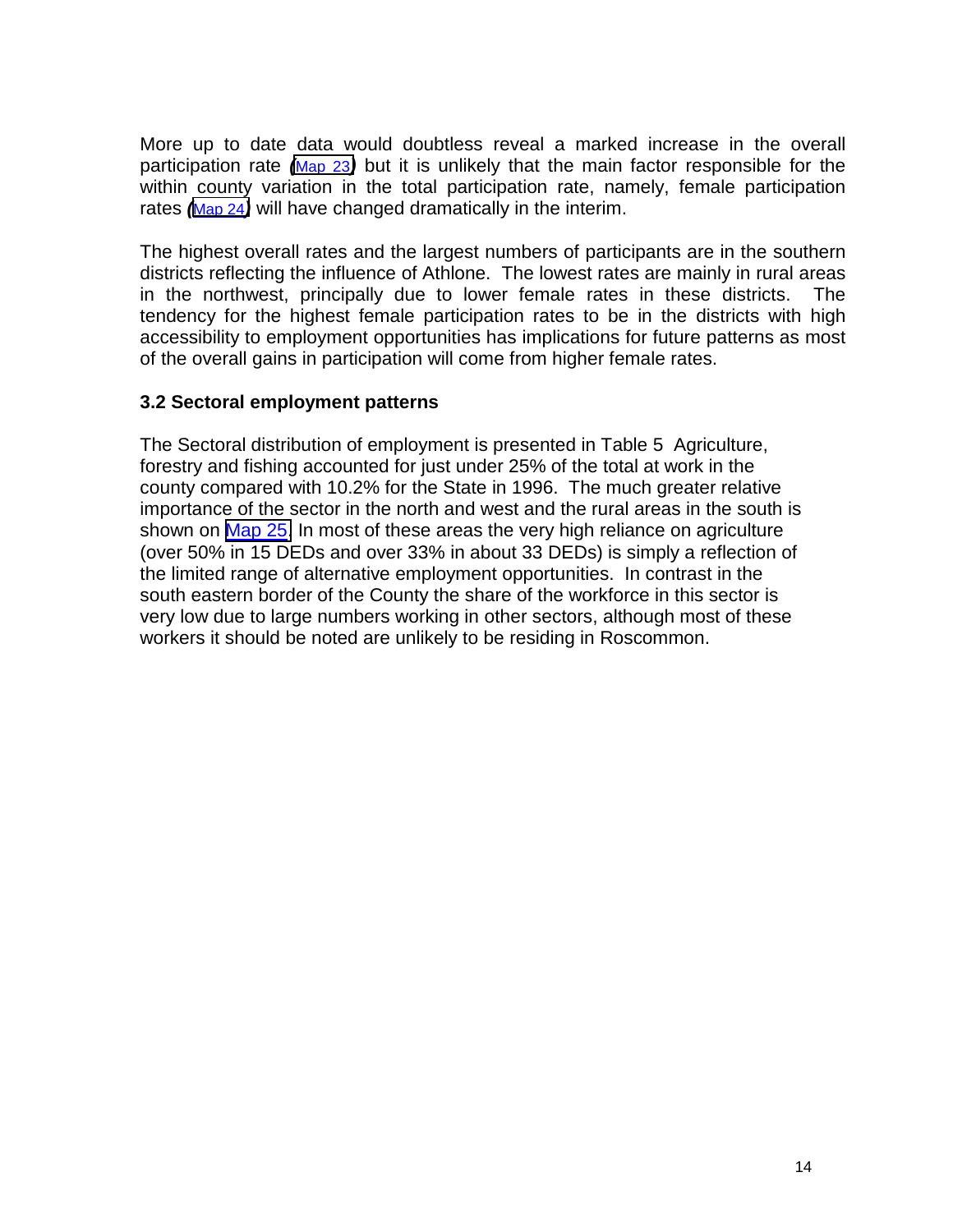|                                                | <b>Males</b><br>1996 | <b>Females</b><br>1996 | <b>Total</b><br>1996 | <b>Males</b><br>Change<br>1991-96 | <b>Females</b><br>Change<br>1991-96 | <b>Total</b><br>Change<br>1991-96 |
|------------------------------------------------|----------------------|------------------------|----------------------|-----------------------------------|-------------------------------------|-----------------------------------|
| Agriculture,<br>forestry, fishing              | 4181                 | 348                    | 4529                 | $-979$<br>(-23.4%)                | $-116$<br>$(-33.3%)$                | $-1095$<br>$(-24.2%)$             |
| Mining, quarrying,<br>turf production          | 266                  | 11                     | 277                  | 18<br>(6.8%)                      | $\overline{3}$<br>(27.3%)           | 21<br>$(7.6\%)$                   |
| <b>Manufacturing</b>                           | 1974                 | 840                    | 2814                 | 338<br>$(17.1\%)$                 | 219<br>$(26.1\%)$                   | 557<br>(19.8%)                    |
| <b>Electricity, gas and</b><br>water supplies  | 202                  | 26                     | 228                  | -9<br>$(-4.5%)$                   | $-2$<br>$(-7.7%)$                   | $-11$<br>$(-4.8%)$                |
| <b>Building and</b><br>construction            | 1429                 | 51                     | 1480                 | 396<br>(27.7%)                    | 10<br>(19.6%)                       | 406<br>(27.4%)                    |
| <b>Commerce,</b><br>insurance, finance         | 1718                 | 1206                   | 2924                 | $-118$<br>$(-6.9%)$               | 123<br>$(10.2\%)$                   | 5<br>(0.2%)                       |
| Transport,<br>communication, etc               | 605                  | 175                    | 780                  | 96<br>$(15.9\%)$                  | 21<br>$(12.0\%)$                    | 117<br>$(15.0\%)$                 |
| <b>Public</b><br>administration and<br>defense | 673                  | 489                    | 1162                 | 26<br>$(3.9\%)$                   | 104<br>(21.3%)                      | 130<br>(11.2%)                    |
| <b>Professional</b><br>services                | 968                  | 2025                   | 2993                 | 84<br>(8.7%)                      | 392<br>$(19.4\%)$                   | 476<br>$(15.9\%)$                 |
| <b>Other</b>                                   | 585                  | 787                    | 1372                 | 220<br>(37.6%)                    | 240<br>(30.5%)                      | 460<br>(33.5%)                    |
| <b>Total</b>                                   | 12601                | 5958                   | 18559                | 72<br>$(0.6\%)$                   | 994<br>(16.7%)                      | 1066<br>(5.7%)                    |

<span id="page-14-0"></span>**Table 5: Number of persons at work classified by broad industrial sectors, 1996**

Sources: Census 1996 – Principal Economic Status and Industries Tables: 13a, 13b, 13c. Census 1991 – Industries Tables 8a, 8b, 8c.

Manufacturing industries in Roscommon account for about 15% of the total at work compared with the national share of 19.1%. Nearly 60% of DEDs enjoy a manufacturing employment share of 12% or over and it is apparent from Map 26 that there is reasonable distribution of this activity around the County, with the exception of a cluster of DEDs immediately northwest of Roscommon.

The total service sector (which includes all activities that are not classified as either manufacturing or agriculture) accounts for about 52% of the workforce and some impressive employment gains are recorded for key sub sectors, for example, professional services. It is also noteworthy that females dominate the recorded employment increases, for example, they account for over 82% of the employment increase in professional services.

The distribution of "commerce, insurance, finance and business services" is presented on Map 27 and the urban influence is clear, especially the impact of the expansion of Athlone. The county-wide distribution of workers in the professional services sector *(*Map 28*)* is evidently more concentrated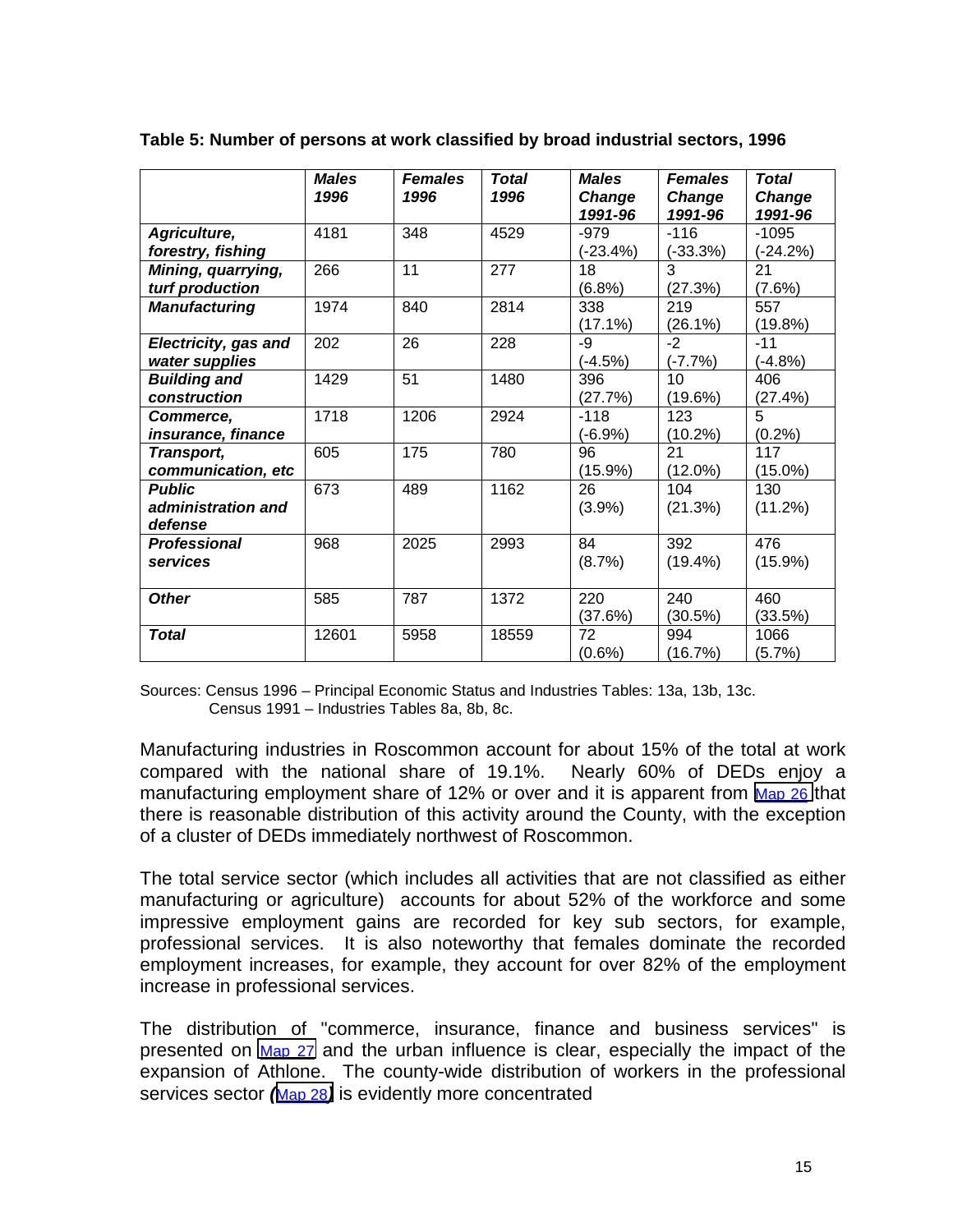# <span id="page-15-0"></span>**3.3 Unemployment**

In 1996 there were 1781 unemployed persons and 214 first-time job seekers in the county amounting to 10% of the labour force. This rate will have declined significantly in the interim but the intra county pattern of unemployment is unlikely to have changed substantially since 1996 *(*Map 29*)*. Large differences are apparent in unemployment rates between districts west of the Frenchpark - Roscommon axis and the majority of districts south of Roscommon town. Indeed 29 DEDs in 1996 could be said have enjoyed the status of full employment. The economic dependency ratio tells a largely similar story (Map 30).

# **4. THE COMPETITIVENESS OF THE MAIN ECONOMIC SECTORS**

This section furnishes indicators of the competitiveness of the three main sectors: agriculture, manufacturing and internationally traded services, including tourism.

# **4.1 Agriculture**

Unfortunately we have only got detailed census information on a county basis for 1991 but this should nonetheless be adequate to provide a fairly robust impression of the contrasts within the county. **Table 6** gives an overview of the key structural features of the sector that have an intimate bearing on its competitiveness. Compared to the rest of Ireland the County Roscommon profile is unfavorable.

|                              | Laois | <b>Westmeath</b> | Longford | <b>Roscommon</b> | <i><b>Ireland</b></i> |
|------------------------------|-------|------------------|----------|------------------|-----------------------|
| Avg. farm size (ha.)         | 30.8  | 28.8             | 22.0     | 20.0             | 26.0                  |
| Avg., farm size (ESUs)       | 14.4  | 10.3             | 7.3      | 5.7              | 11.6                  |
| % farmers aged >65           | 19.7  | 23.8             | 21.1     | 26.7             | 22.8                  |
| % farmers part-time          | 22.9  | 29.7             | 24.7     | 33.2             | 26.6                  |
|                              |       |                  |          |                  |                       |
| Marginal land % of total     | 52    | 21               | 37       | 58               | 49                    |
|                              |       |                  |          |                  |                       |
| Specialist tillage %         | 7.2   | 1.7              | 0.1      | 0.21             | 2.9                   |
| <b>Specialist dairying %</b> | 21.5  | 13.8             | 16.9     | 6.30             | 24.4                  |
| Specialist beef production % | 44.1  | 56.6             | 67.4     | 60.81            | 42.1                  |
| Specialist sheep %           | 3.3   | 4.8              | 2.0      | 8.42             | 8.8                   |
| Mixed grazing livestock %    | 15.1  | 20.7             | 12.1     | 24.01            | 17.9                  |
| Mixed crops & livestock %    | 7.7   | 1.5              | 0.3      | 0.26             | 2.5                   |

### **Table 6: Principal characteristics of agriculture 1991**

The average farm size (measured in hectares) is below the national average and at about the level of Longford but significantly short of the average farm size in Laois and Westmeath *(*Map 31*)*. Farm size measured in Economic Size Units (ESUs) takes account of the system of farming that is practiced and the level of productivity and is thus a preferable indicator of the income-generating capacity of the sector *(*Map 32*)*. It is apparent that, on this index, Roscommon fairs even more poorly and significantly lags the position for the State as a whole and its neighboring counties.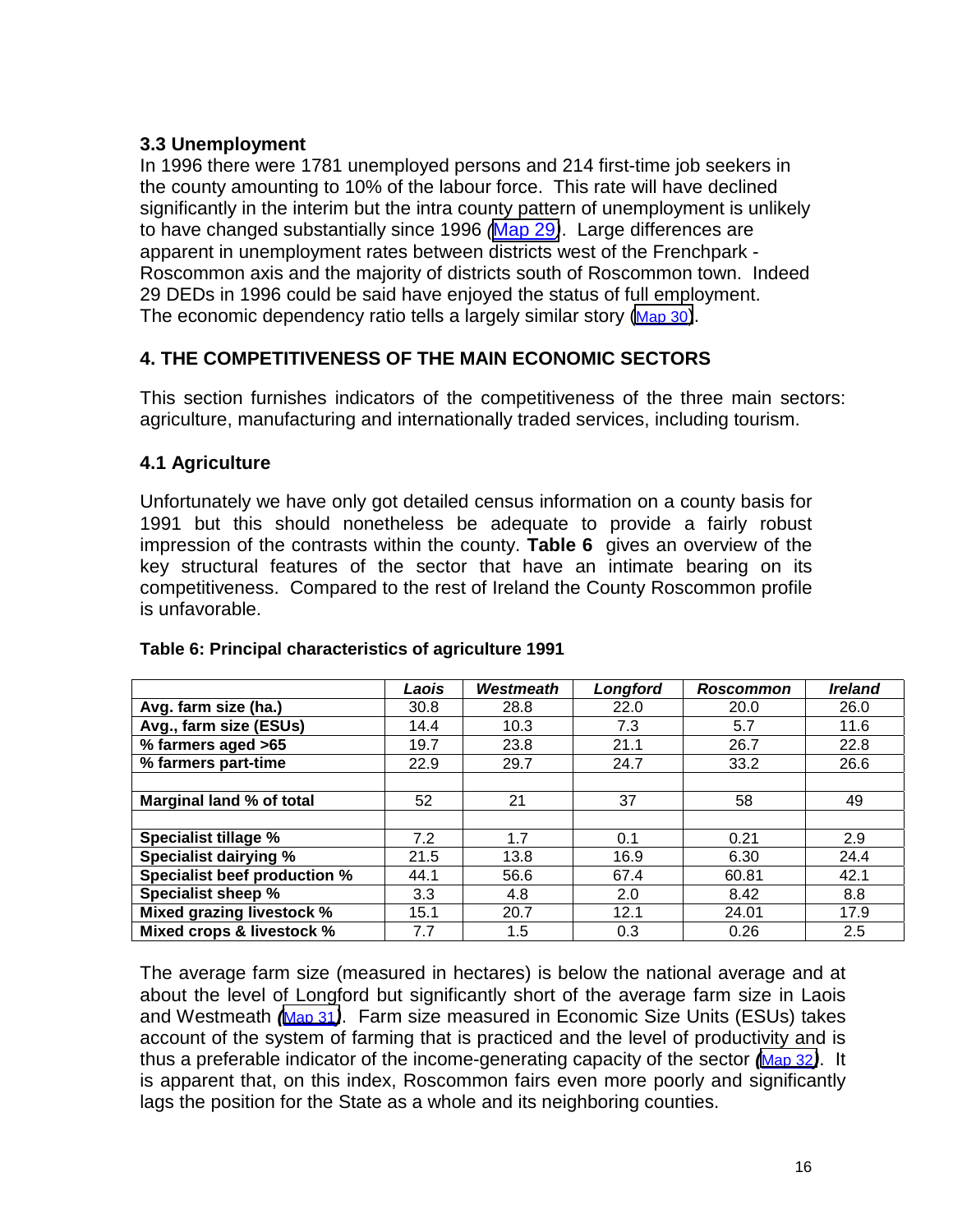<span id="page-16-0"></span>It is apparent that an area roughly north of Roscommon town is especially disadvantaged by the overall relatively small scale of farming activity, notwithstanding being punctuated by a few DEDs of relatively moderate size. Most of the DEDs south of Roscommon town have relatively large units with the exception of a handful of districts around Athlone. It is ironic that this area is also characterised by several other favorable indicators.

The extent of local specialisation in farm types is summarised on *Maps* 33*,*34*,*35*,*36. It is apparent that virtually all districts specialise in either cattle rearing, sheep rearing or mixed grazing systems *(*Map 37*)*. These are low value-added enterprises and also highly subsidised sectors.

There have undoubtedly been many changes since then following the reforms of the CAP. The direction of agricultural policy is away from direct price supports and more towards direct payments to producers. More and more farm households within the county will become virtually totally reliant on these subsidies. In the long run this pattern of support is unlikely to be sustainable given that direct payments are subject to political determination. The inevitable pressure on the livelihoods of farm households will also create greater and greater demand for off-farm employment opportunities. But it is clear that accessibility to such opportunities is severely restricted in the northern part of the county in particular.

### **4.2 Manufacturing and Internationally Traded Services**

A number of indicators of the competitiveness of the industrial sector in Roscommon, along with comparative data, are given in **Table 7 and 7a**. In terms of basic descriptive indicators such as the percentage of indigenous industry and the average numbers employed it is apparent that Roscommon is about at the national average. The county's sector also fairs reasonably well in terms of employment change. It is evident, however, that the county's share of its regional growth in employment is quite small, especially in contrast with Galway. It is evident that the county's sector also fairs poorly in terms of the more focused competitiveness indicators. The percentage of total employment that is accounted for by the "advanced sectors" is well below the national average but well ahead of Laois and Longford. The labour productivity of the sector as proxied by "GVA per manufacturing worker" is only 14% of the national average and this is reflected in the fact that nearly 50% of the sector's turnover is absorbed by the pay bill in contrast with only 17% nationally.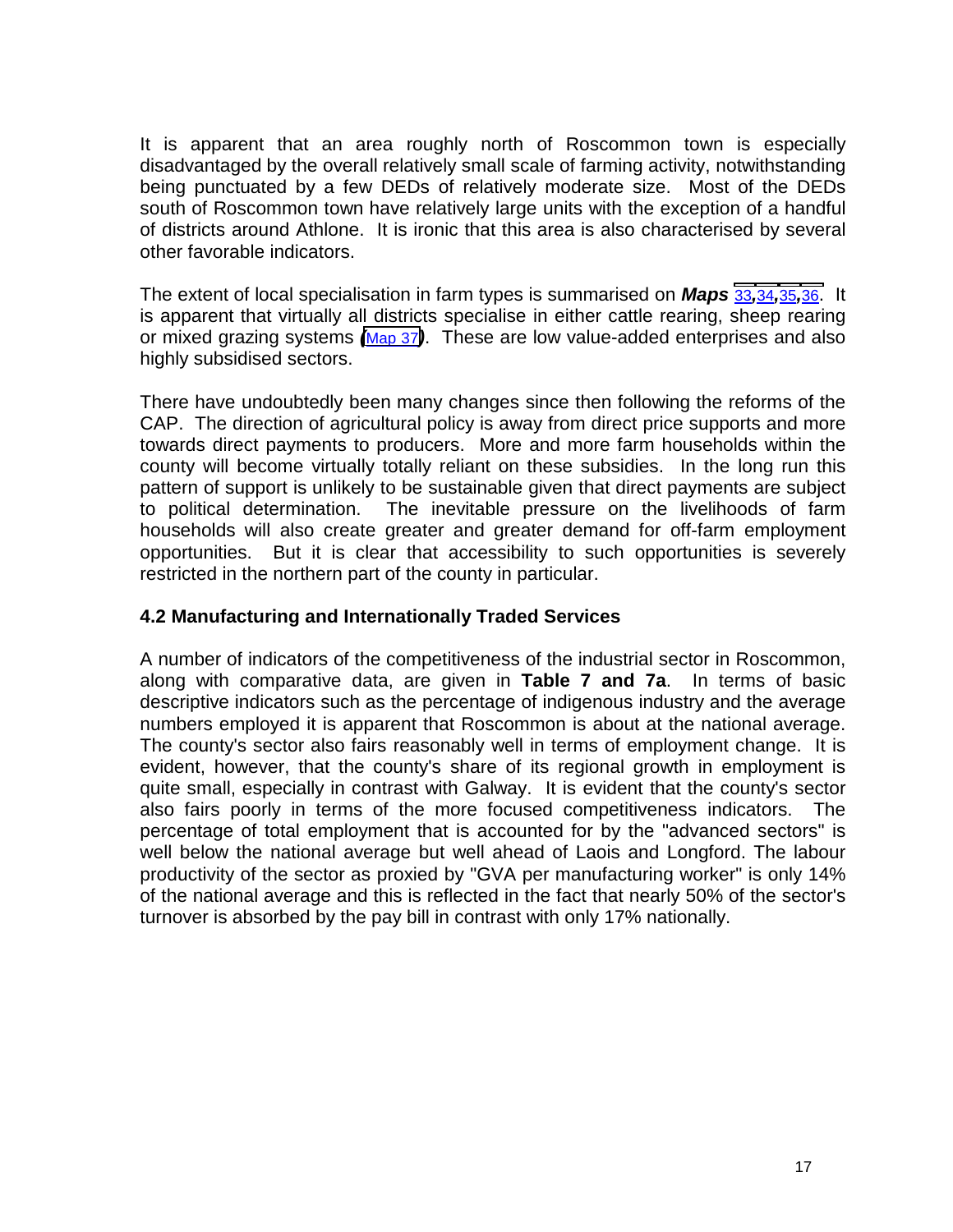|                                                             | Laois  | Westmeath | Longford | Roscommon | <b>Ireland</b> |
|-------------------------------------------------------------|--------|-----------|----------|-----------|----------------|
| No. of Industrial plants 1999                               | 44     | 81        | 61       | 62        | 5474           |
| Total employment in mfg. and<br>Intnl. Traded services 1999 | 1924   | 4748      | 2495     | 3376      | 324422         |
| Net employment gain 1995-99<br><b>All firms</b>             | $-455$ | 889       | 32       | 482       | 62524          |
| Net employment gain 1995-99<br><b>Foreign-owned</b>         | $-638$ | 486       | $-438$   | 257       | 39453          |
| Net employment gain 1995-99<br>Irish-owned                  | 193    | 393       | 470      | 225       | 23071          |
| % employed in advanced<br>sectors                           | 9.1    | 35.8      | 12.6     | 35.9      | 44.9           |
| Share of employment in five<br><b>Largest firms</b>         | 38     | 36        | 35       | 51        |                |
| GVA per person employed<br>1998<br>$(Ireland = 100)$        | 28.3   | 73.8      | 37.8     | 14        | 100.0          |
| <b>Wages and salaries as</b><br>% of net output             | 47.2   | 36.4      | 37.3     | 56.6      | 16.9           |
| Ratio of industrial to admin/<br>technical workers          | 10.0   | 7.0       | 8.5      | 3.2       | 4.5            |

# <span id="page-17-0"></span>**Table 7: Characteristics of Industrial activity**

# **Table 7a: Characteristics of Industrial activity for Western Counties**

|                                                             | <b>Roscommon</b> | West  | <i><b>Ireland</b></i> |
|-------------------------------------------------------------|------------------|-------|-----------------------|
| No. of Industrial plants 1999                               | 62               | 584   | 5474                  |
| Total employment in mfg. and<br>intnl. traded services 1999 | 3376             | 31049 | 324422                |
| Net employment gain 1995-99<br>All firms                    | 482              | 17058 | 62524                 |
| Net employment gain 1995-99<br>Foreign-owned                | 257              | 8435  | 39453                 |
| Net employment gain 1995-99<br>Irish-owned                  | 225              | 8623  | 23071                 |
| % employed in advanced sectors                              | 35.9             | 46.4  | 44.9                  |
| Share of employment in five<br><b>Largest firms</b>         | 51               | N/A   | N/A                   |
| GVA per person employed 1998<br>$(Ireland = 100)$           | 14               | 54    | 100.0                 |
| Wages and salaries as % of net<br>output '98                | 56.6             | 24.3  | 16.9                  |
| Ratio of industrial to admin/<br>technical workers          | 5.3              | 3.2   | 2.6                   |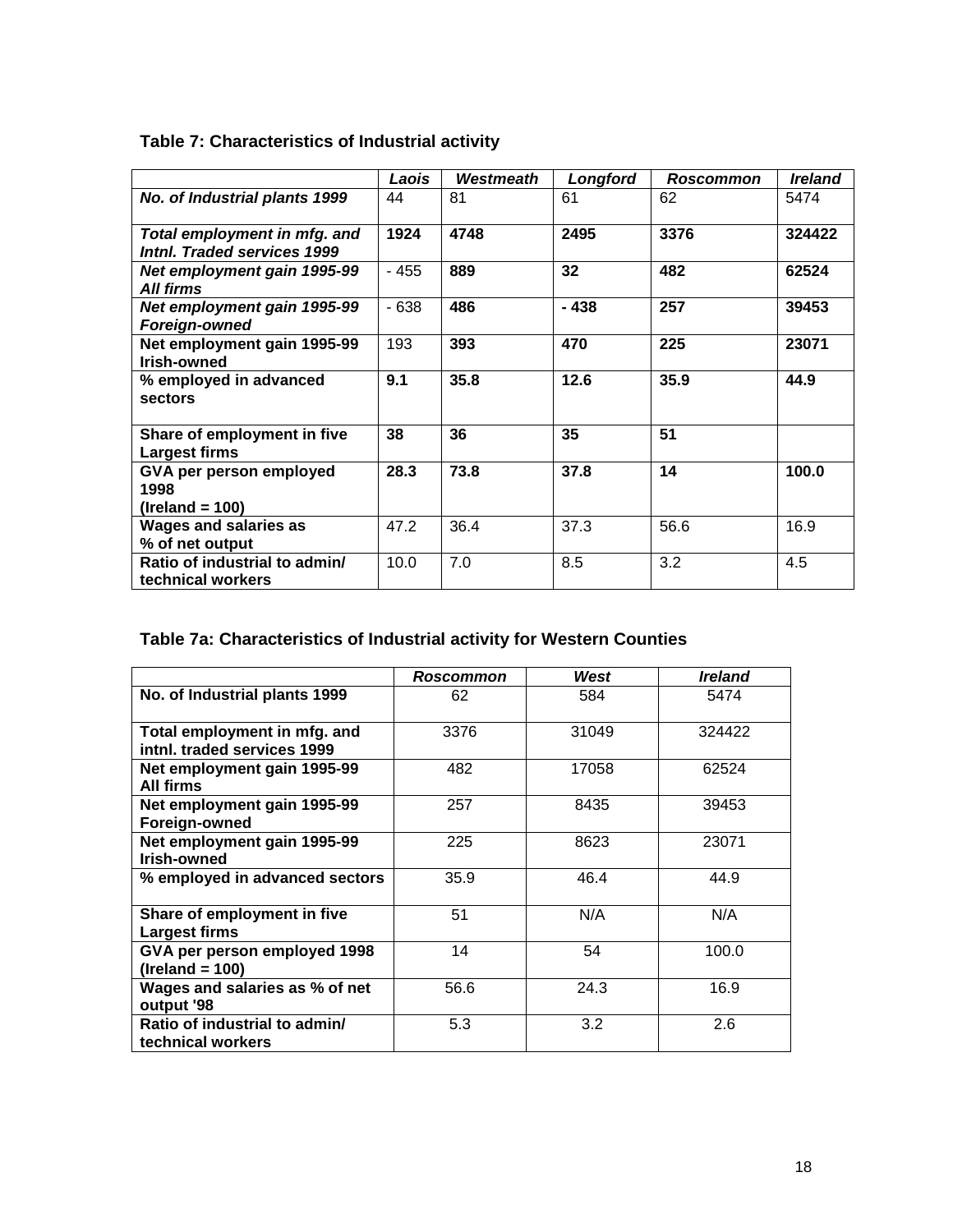The distribution of foreign-owned firms is influenced by many factors including the availability of suitable sites at accessible locations and the likelihood of being able to recruit and maintain a labour force with the requisite range of skills *(*Map 38*)*.

Further expansion of the foreign-owned sector will be influenced by the availability of key infrastructures (transport, telecommunications, environmental and social) and labour forces with appropriate skills at strategic locations within the county. Competition will be aggressive with neighboring counties given the inherent strength of locations like Athlone and Sligo but counties like Cavan and Monaghan can also be expected to be competitive.

The Irish-owned manufacturing sector is extensive with almost approximately 35 companies assisted by Enterprise Ireland, there may be others that have not received assistance and are, therefore, not included in the Enterprise Ireland database.

The geographical distribution of Enterprise Ireland-supported companies is, as expected more dispersed than the pattern for foreign-owned companies. Map 39 displays the number of companies by DED while further details are contained in **Table 7 and 7a**.

In accordance with government policy the County Enterprise Board (CEB) has responsibility for the development and support of micro enterprises, that is, enterprises which employ 10 or less. Where appropriate, particular aspects of micro enterprise support can be delivered by agreement through agencies such as Mid-South and Arigna LEADER companies, which already has experience in this area of activity. A notable feature of the projects assisted by local development agencies is that they are more likely to be widely dispersed away from the main urban centres*.* Thus they have a distinctive role in fostering small-scale rural based enterprises. Since 1993 the board has invested £2.3million in direct financial support and a further £1.2Million in management development. The success of the board can be measured in the local economy and by the creation of 403 full time jobs and 132 part time jobs.

### *4.2.1Community Development/Community Forum*

- There are 32 Community/family resource centres in the north of the county, 17 in the south of the county
- Type of groups in Community Fora- tidy towns, local development groups, heritage groups, tourism groups, community centres.
- Number of members of Community Fora North Roscommon Community Forum - 53and South Roscommon Community Forum - 80)
- Number of community groups 328 in the county. Some of who are members of the Fora.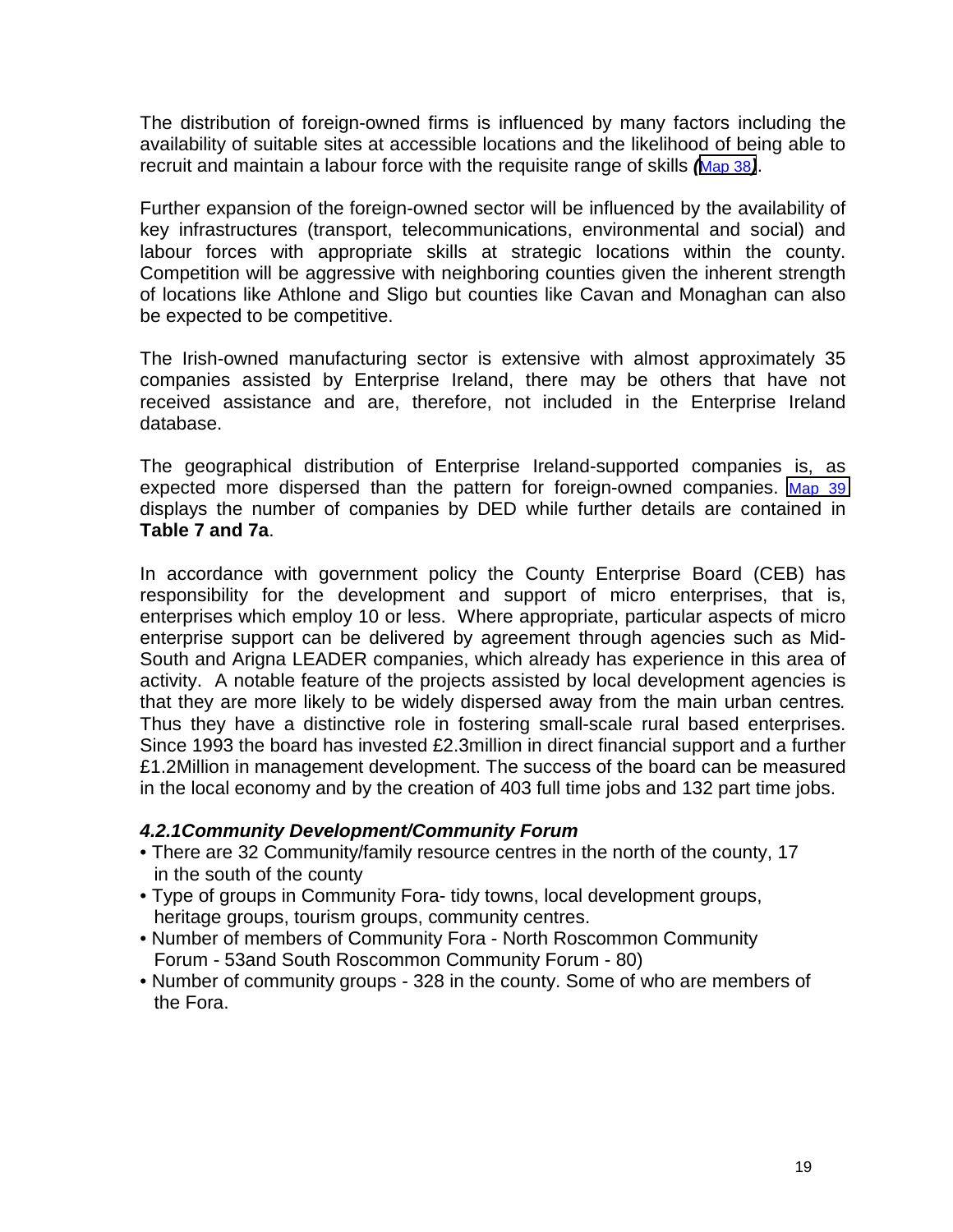# <span id="page-19-0"></span>**4.3 Services**

As noted earlier, the services sector accounts for over 52% of the total at work in the County. It is also the sector in which most females are employed and the most rapidly growing. Unfortunately we do not have sufficiently detailed data to ascertain the relative competitiveness of this diverse sector. As already shown the distribution of service workers is very much influenced by access to urban centres. For internationally traded services there are different requirements such as the availability of a workforce with appropriate skills plus key infrastructure (especially for Information Communications Technology (ICT) based services) and attractive work environments at accessible locations. Unfortunately Roscommon lacks the capacity to be a significant player in this high value-added sector.

## **4.4 Tourism**

In addition to urban-based services, tourism is also a major service industry, which can bring significant economic and social benefits to rural villages and small towns. County Roscommon has a large number of visitor activities including seven golf courses, a race track (Roscommon Town), well developed fisheries with good access for anglers, way-marked walking routes, Shannon cruise boat companies. It has a rich heritage with many burial grounds, megalithic tombs and ring forts. The royal burial site at Rathcroghan was home to the Kings of Connaught and later became home to the High Kings of Ireland. Roscommon has a number of Museums (the county Museum, the Strokestown House Famine Museum, The old School house Museum and The Roscommon heritage and Genealogical Centre) and historical homes including Frybrook house on the River Boyle and King house, Boyle both dating from the 18<sup>th</sup> Century. The County has a long standing and lasting association with traditional Irish Music and holds festivals through out the summer including the Douglas Hyde School of Irish Music in early July. *(*Map 40*)***.**

# **5. THE SOCIAL CONTEXT**

This part examines the structure of society in County Roscommon. It commences with an overview of levels of educational attainment in the population as education is widely regarded as a critical agent in both social and economic transformation. This will be followed by an outline of the links between education and status in the labour force, and the geography of social stratification in the county. This will lead to a consideration of a number of aspects of social exclusion.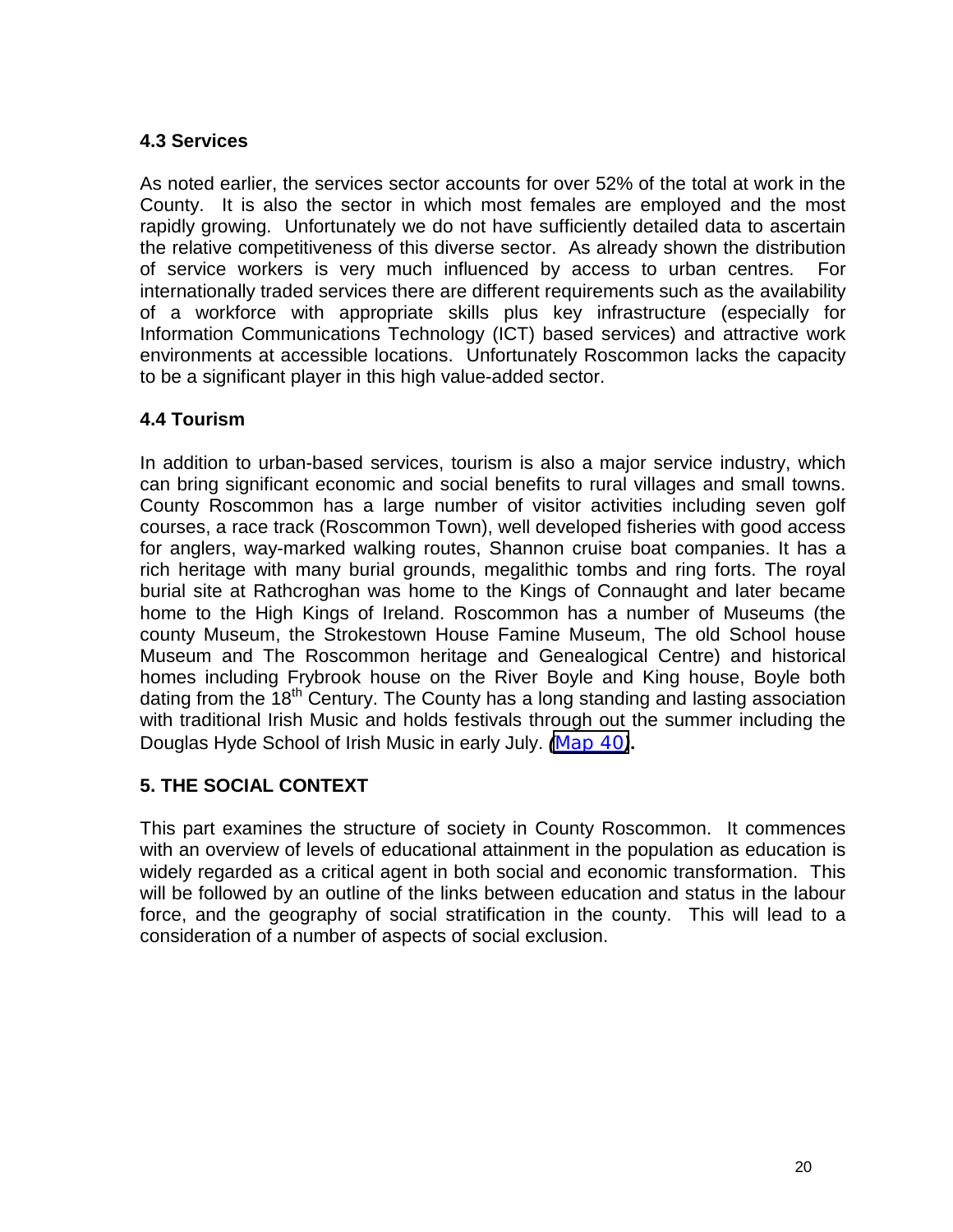# <span id="page-20-0"></span>**5.1 Education**

The central role of education in social and economic transformation of Ireland over the past decade is well documented. Formal second level education is provided in Co. Roscommon through secondary schools at 10 locations that had a combined enrolment of 3275 *(*Map 41*).*

While Co. Roscommon does not have a Third Level College there are Institutes of Technology (IT) in Sligo and Athlone, Castlebar, Mountbellew and Galway-Mayo Institute of Technology, which provide a wide range of programmes extending from, certificate and diploma level to degree and postgraduate degree level. These courses cater for a wide range of disciplines in the sciences, humanities and business.

The census of population provides information on the highest level of formal education attained by all persons aged over 15 years. The distribution of the population according to **educational attainment levels** is summarized in **Table 8 and 8a which** also contains comparative data for neighboring counties, the State and the West Region. The most striking feature is that, with the exception of  $3<sup>rd</sup>$  level degree level education or higher, there is a relatively similar level of educational attainment across the counties. The influence of Athlone IT on participation at third level is however apparent with Roscommon's participation level about four percentage points adrift of the national average.

The geographical distribution of persons with different levels of education is clearly influenced by many of the other variables that have been examined. The contrast between the more youthful population in the more accessible parts of the county and the rural parts in the west and northwest is clearly illustrated on Map 42 *and* Map 43.

|                           | Laois | Westmeath | Longford | Roscommon | <b>Ireland</b> |
|---------------------------|-------|-----------|----------|-----------|----------------|
| Primary                   | 32%   | 30%       | 38%      | 34%       | 29%            |
| <b>Lower Secondary</b>    | 23%   | 21%       | 19%      | 20%       | 20%            |
| <b>Upper Secondary</b>    | 30%   | 30%       | 28%      | 30%       | 29%            |
| 3rd level - non degree    | 7%    | 9%        | 7%       | 8%        | 9%             |
| 3rd level - degree/higher | 6%    | 8%        | 6%       | 6%        | 10%            |
| <b>Not Stated</b>         | 2%    | 3%        | 2%       | 2%        | 3%             |
| <b>Total</b>              | 100%  | 100%      | 100%     | 100%      | 100%           |

#### **Table 8: Percentage distribution of population aged 15 years and over by highest level of education completed 1996**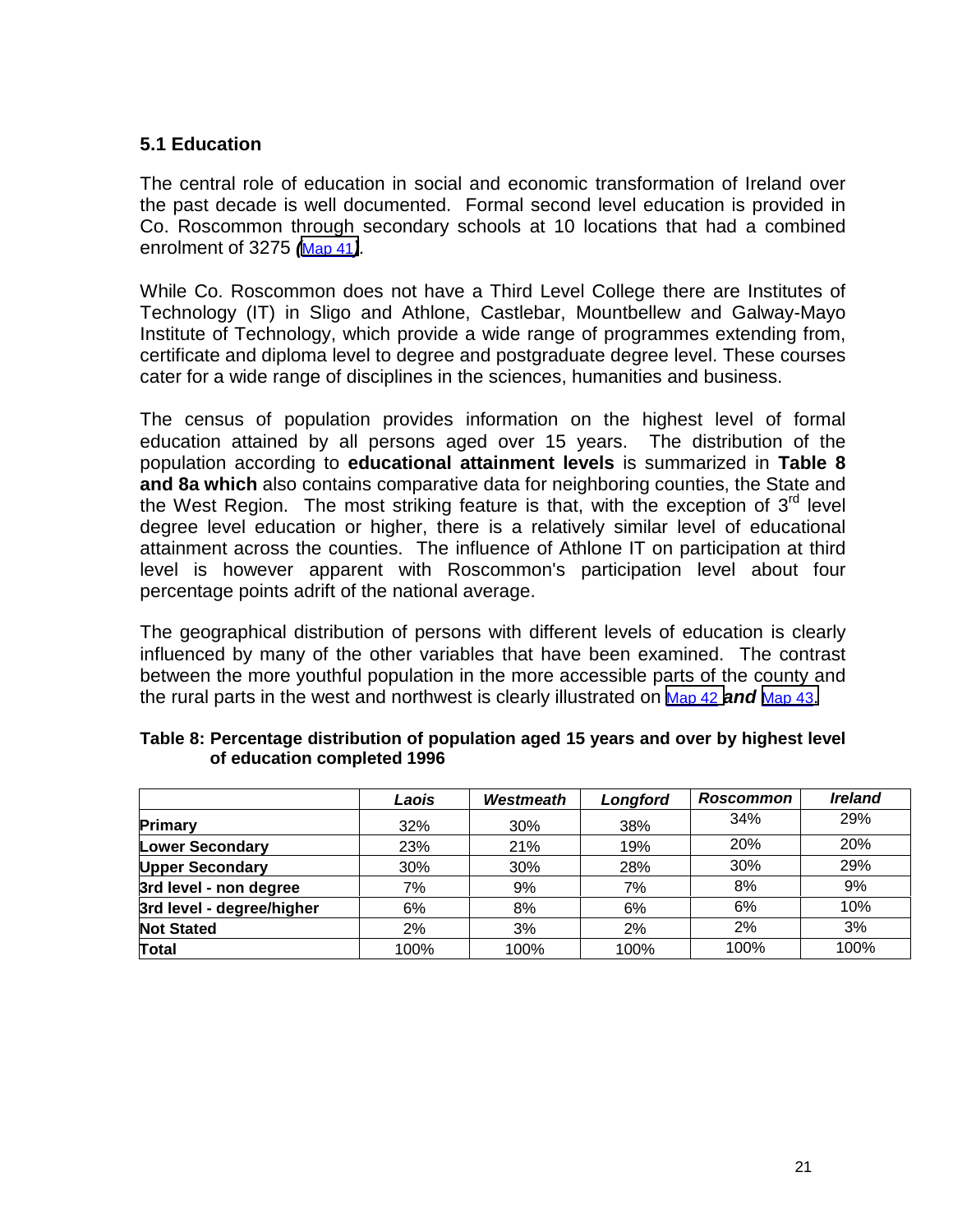#### <span id="page-21-0"></span>**Table 8a: Percentage distribution of population aged 15 years and over by highest level of education completed, West, 1996**

|                                | <b>Roscommon</b> | <b>West</b> | <b>Ireland</b> |
|--------------------------------|------------------|-------------|----------------|
| <b>Primary</b>                 | 34%              | 34%         | 29%            |
| <b>Lower Secondary</b>         | 20%              | 18%         | 20%            |
| <b>Upper Secondary</b>         | 30%              | 28%         | 29%            |
| Third level - non degree       | 8%               | 9%          | 9%             |
| Third level - degree or higher | 6%               | 9%          | 10%            |
| <b>Not Stated</b>              | 2%               | 3%          | 3%             |
| Total                          | 100%             | 100%        | 100%           |

### **5.2 Social Classes**

Educational attainment levels have a strong influence on occupational choices, which together with information on status in the labour force (employed versus unemployed), largely determines the **social class** to which individuals are assigned by the Central Statistics Office (**Table 9**).

In Roscommon 21% of the population are classified as belonging to either social classes 5 (semi-skilled) or 6 (unskilled workers) which is similar to the percentage in these groupings for the State. These social groups are very strongly represented in the rural parts of the county especially in the North and West *(*Map 44 *and* Map 45*).* Social class 4 comprised of skilled manual workers is 21%.

|                                | Laois | Westmeath  | Longford | Roscommon | <b>Ireland</b> |
|--------------------------------|-------|------------|----------|-----------|----------------|
| 1. Professional workers        | 4%    | 5%         | 4%       | 3%        | 5%             |
| 2. Managerial and technical    | 21%   | <b>21%</b> | 20%      | 21%       | 22%            |
| 3. Non-manual workers          | 19%   | 21%        | 18%      | 21%       | 18%            |
| 4. Skilled manual Workers      | 22%   | 19%        | 23%      | 21%       | 20%            |
| 5. Semi-skilled manual Workers | 13%   | 12%        | 13%      | 13%       | 13%            |
| <b>6. Unskilled Workers</b>    | 10%   | 9%         | 9%       | 8%        | 9%             |
| 7. Others                      | 10%   | 13%        | 13%      | 13%       | 12%            |
| 8. Total                       | 100%  | 100%       | 100%     | 100%      | 100%           |

#### **Table 9: Percentage distribution of population by social classes, 1996**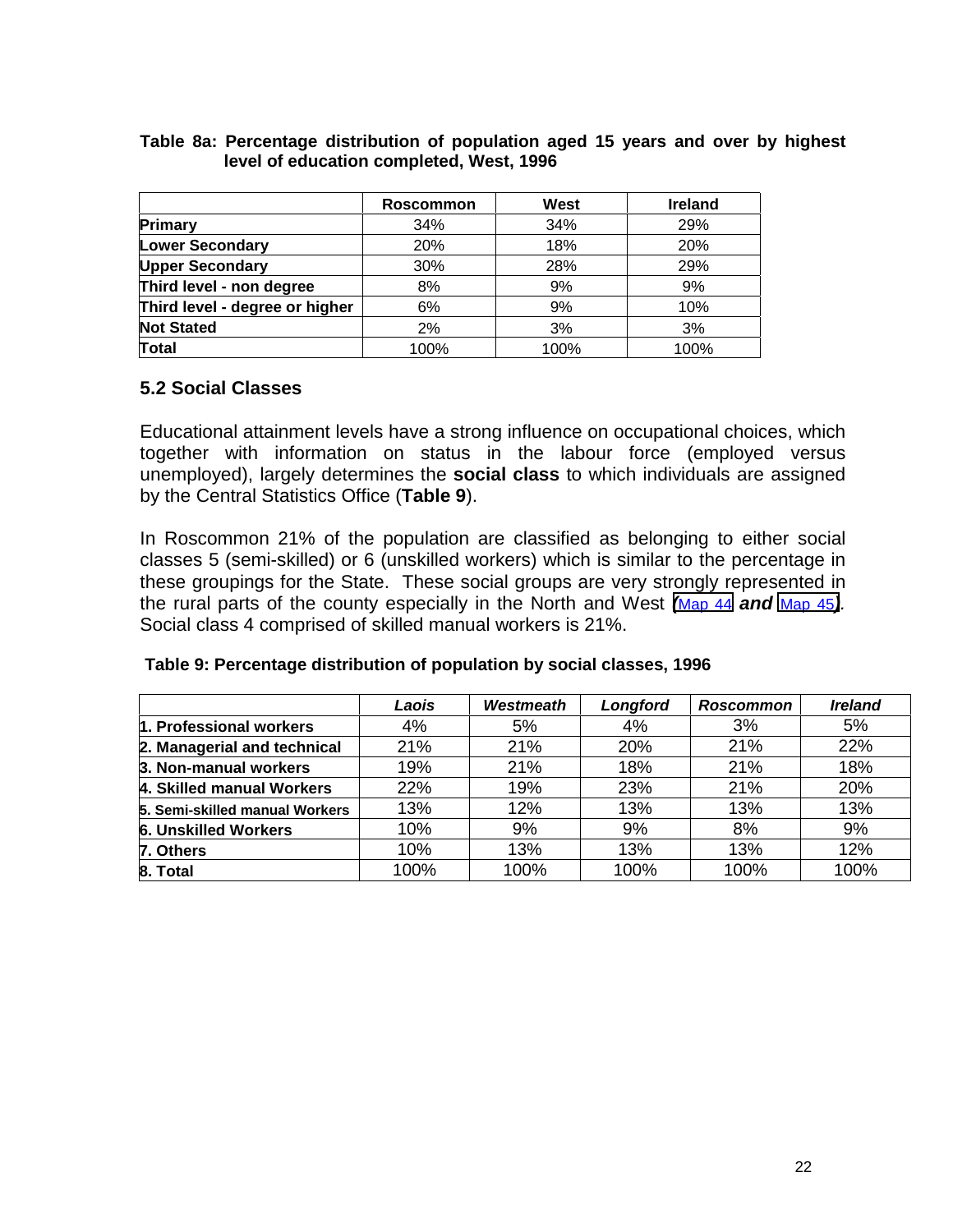|                             | Roscommon | West | <b>Ireland</b> |
|-----------------------------|-----------|------|----------------|
| 1. Professional workers     | 3%        | 4%   | 5%             |
| 2. Managerial and technical | 21%       | 21%  | 22%            |
| 3. Non-manual workers       | 21%       | 18%  | 18%            |
| 4. Skilled manual Workers   | 21%       | 21%  | 20%            |
| 5. Semi-skilled manual      |           |      |                |
| <b>Workers</b>              | 13%       | 13%  | 13%            |
| <b>6. Unskilled Workers</b> | 8%        | 8%   | 9%             |
| 7. Others                   | 13%       | 14%  | 12%            |
| 8. Total                    | 100%      | 100% | 100%           |

#### <span id="page-22-0"></span>**Table 9a: Percentage distribution of population by social classes, west, 1996**

#### **5.3 Social Inclusion**

The promotion of a more inclusive society is a key objective of development strategies for the future as laid out in the National Development Plan. Social inclusion is essentially about full participation in society.

While there is broad agreement on the objective there are difficulties when it comes to measuring the extent of social exclusion. Due to the very significant data limitations it is necessary to rely on a number of rough proxy variables to identify the distributions of groups that may be at risk of experiencing some form of social exclusion. The approach taken here is to consider a number of indicators that may reasonably be considered to be related to the experience of social exclusion. It is important to note that all persons described under the following headings may not be experiencing exclusion.

### *5.3.1 Long-term unemployment*

While there are undoubtedly concentrations of the incidence of long-term unemployment within most of the urban centres, which are masked by the rates calculated for entire districts, Map 46 also identifies a number of rural areas, especially in the Northwest where between 7% and 21% of the labour force were out of work for more than one year at the last Census.

While the number on the Live Register declined by 11% by end 1999, there were substantially larger declines in Laois and Westmeath with only Longford turning in a comparable performance (see **Table 10 and 10a**).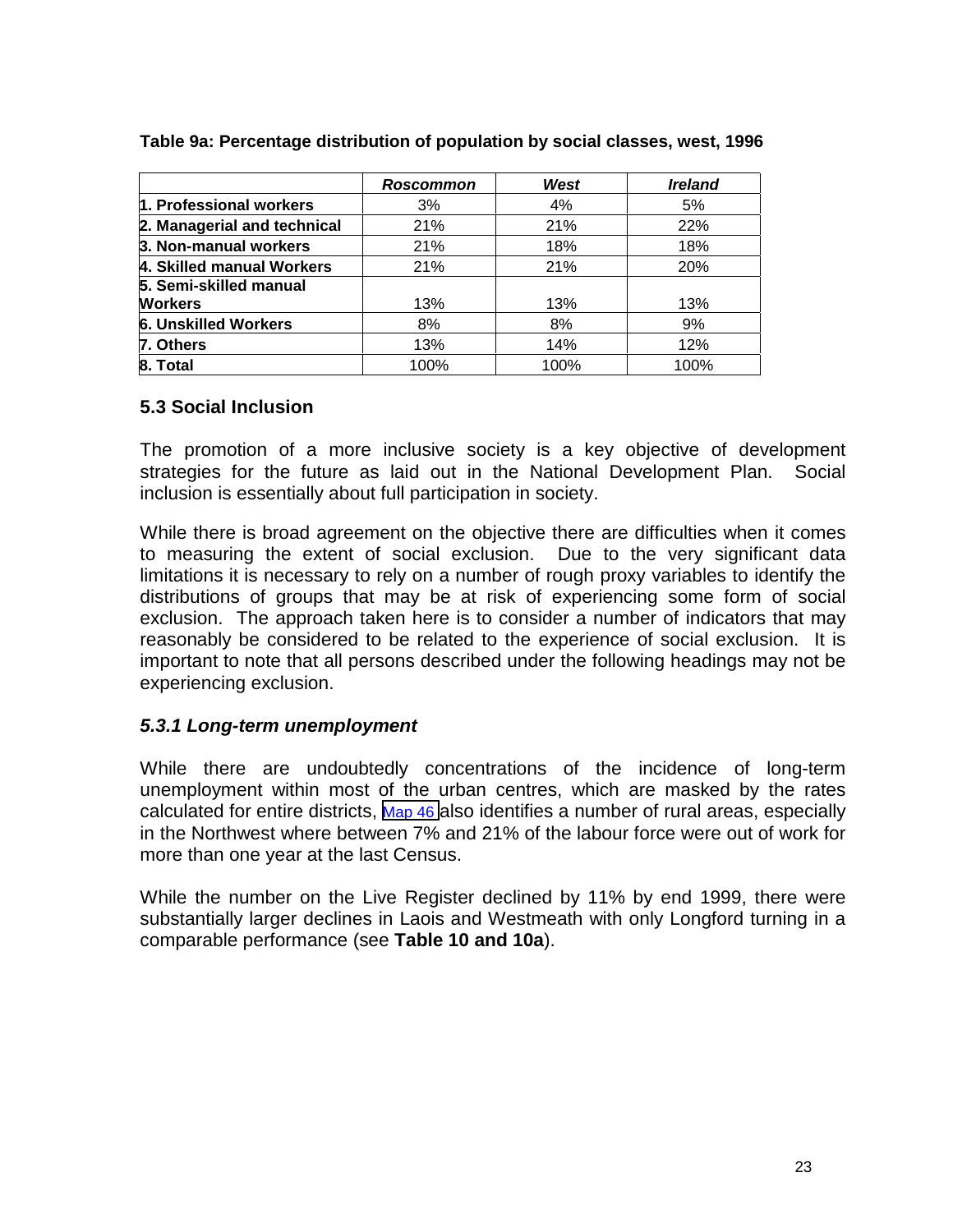|                            | Laois   | <b>Westmeath</b> | <b>Longford</b> | <b>Roscommor</b> | <b>Ireland</b> |
|----------------------------|---------|------------------|-----------------|------------------|----------------|
| One parent family          | 704     | 1158             | 539             | 459              | 70387          |
| <b>Allowance 1999</b>      |         |                  |                 |                  |                |
| % change 1996-99           | 55.1    | 47.9             | 66.4            | 50.5             | 39.2           |
| <b>Disability benefits</b> | 472     | 807              | 452             | 534              | 45535          |
| % change 1996-99           | 11.9    | 10.1             | 6.9             | 1.14             | 7.2            |
| <b>Invalidity pensions</b> | 480     | 855              | 419             | 468              | 46946          |
| % change 1996-99           | 12.9    | 18.1             | 3.7             | 13.6             | 9.1            |
| No. on live register       | 2131    | 3282             | 2054            | 1876             | 176539         |
| % change 1996-99           | $-33.3$ | $-31.4$          | $-14.7$         | $-11.01$         | $-34.6$        |

#### <span id="page-23-0"></span>**Table 10: No. Of recipients of Social Welfare benefits 1999 and percentage change 1996-99**

#### **Table 10a: No. Of recipients of Social Welfare benefits 1999 and percentage change 1996-99**

|                            | Roscommonl | West    | <b>Ireland</b> |
|----------------------------|------------|---------|----------------|
| One parent family          | 459        | 4511    | 70387          |
| <b>Allowance 1999</b>      |            |         |                |
| % change 1996-99           | 50.5       | 40.5    | 39.2           |
| <b>Disability benefits</b> | 534        | 3375    | 45535          |
| % change 1996-99           | 1.14       | 8.7     | 7.2            |
| <b>Invalidity pensions</b> | 468        | 2849    | 46946          |
| % change 1996-99           | 13.6       | 10.6    | 9.1            |
| No. on live register       | 1876       | 19367   | 176539         |
| % change 1996-99           | $-11.01$   | $-26.9$ | $-34.6$        |

# *5.3.2 Elderly persons living alone*

In 1996 there were just over 2346 persons aged over 65 living alone in Roscommon, 27.4% of the total aged over 65 years. Females in this category outnumber males by more than two to one. The distribution of over 65s living alone as a percentage of the total population reflects to some extent the overall age profile with the highest rates in the most rural areas, especially north of Roscommon town *(*Map 47*).*

The planned re-organisation of services by the Western Health Board should facilitate as many older people as possible availing of services within a 12-mile radius of their home.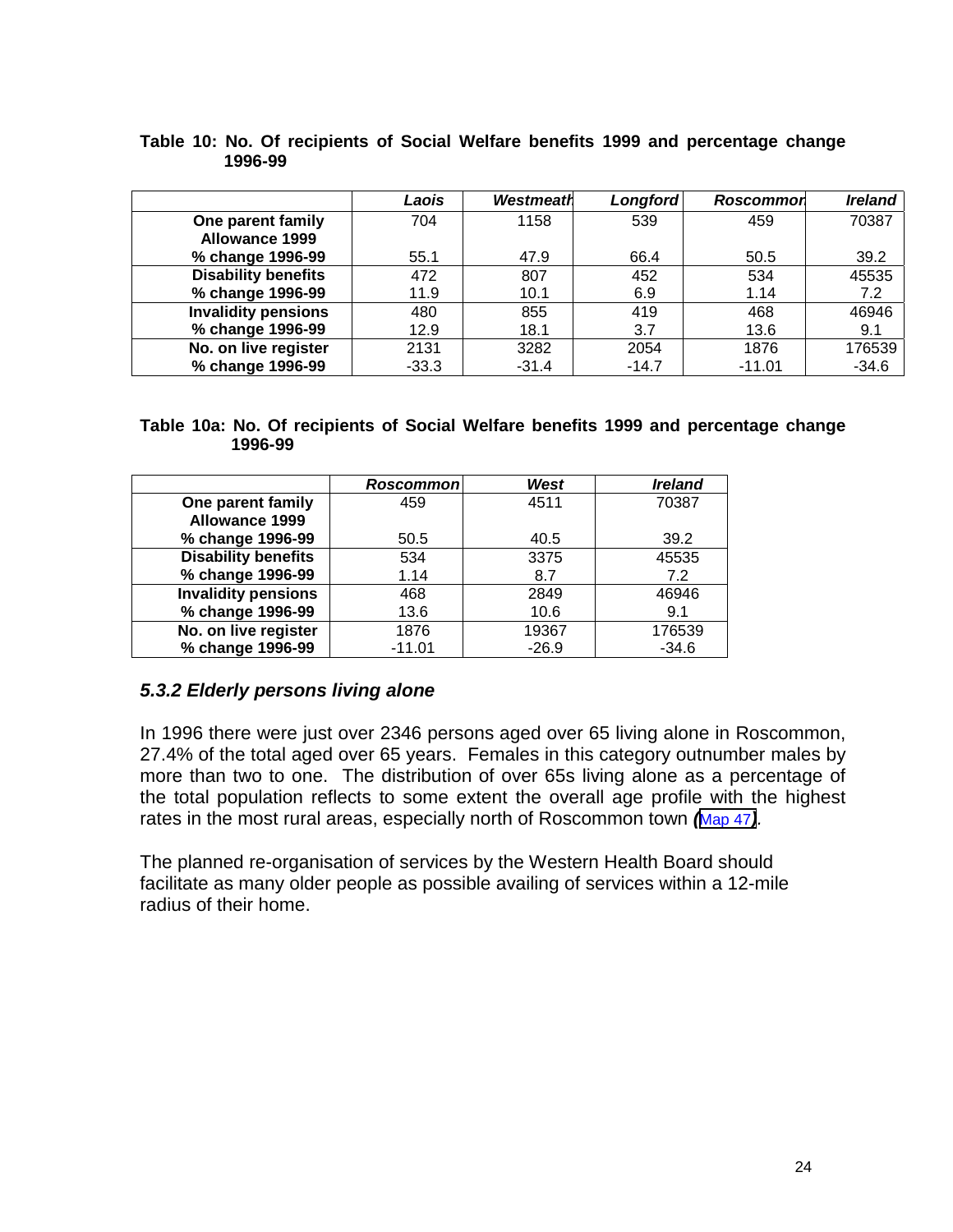### *5.3.4 One-parent families with young children*

One-parent families with all children aged less than 15 years may experience difficulties in relation to obtaining housing and also in regard to participation in the labour force. Map 48 shows that there is a very marked divide between the very rural areas and the rapidly growing urban areas in relation to the incidence of lone parent families. According to data from the Department of Social, Family and Community Affairs the number of recipients of the lone parent family allowance in Co. Roscommon increased by over 50% between 1996-99 compared with an increase of 39% in the State **(Table 10 and 10a)**.

## *5.3.4 Persons with a disability*

**Table 10 and 10a** also shows that in 1999 there were 534 persons in the county in receipt of disability payments, representing an increase of a mere 1% relative to 1996. This constitutes a substantially smaller increase relative to the other counties shown and the State as a whole.

There was also a significant increase in the numbers of persons in receipt of Invalidity Pensions in the county (+13.6%).

### *5.3.5 Access to Childcare facilities*

The availability or non-availability of childcare facilities is another factor that may contribute to social exclusion arising from an inability to participate in the workforce outside the home.

The absence of affordable and accessible childcare facilities undoubtedly is a significant barrier for many women in relation to taking up work outside the home or participating in training and education programmes. The more limited availability of facilities and the poor quality of the public transport service in rural areas further exacerbate the problems associated with childcare for women with scarce financial resources.

The number of Pre-School Services which are registered with the Western Health Board is 52. Only 12 provide a Full Day Care service. Full Day Care means the provision of a structured service for children for more than 3.5 hours per day. There are also 7 Childminders registered. They can offer a service for a full working day all the year round in the Childminders own home.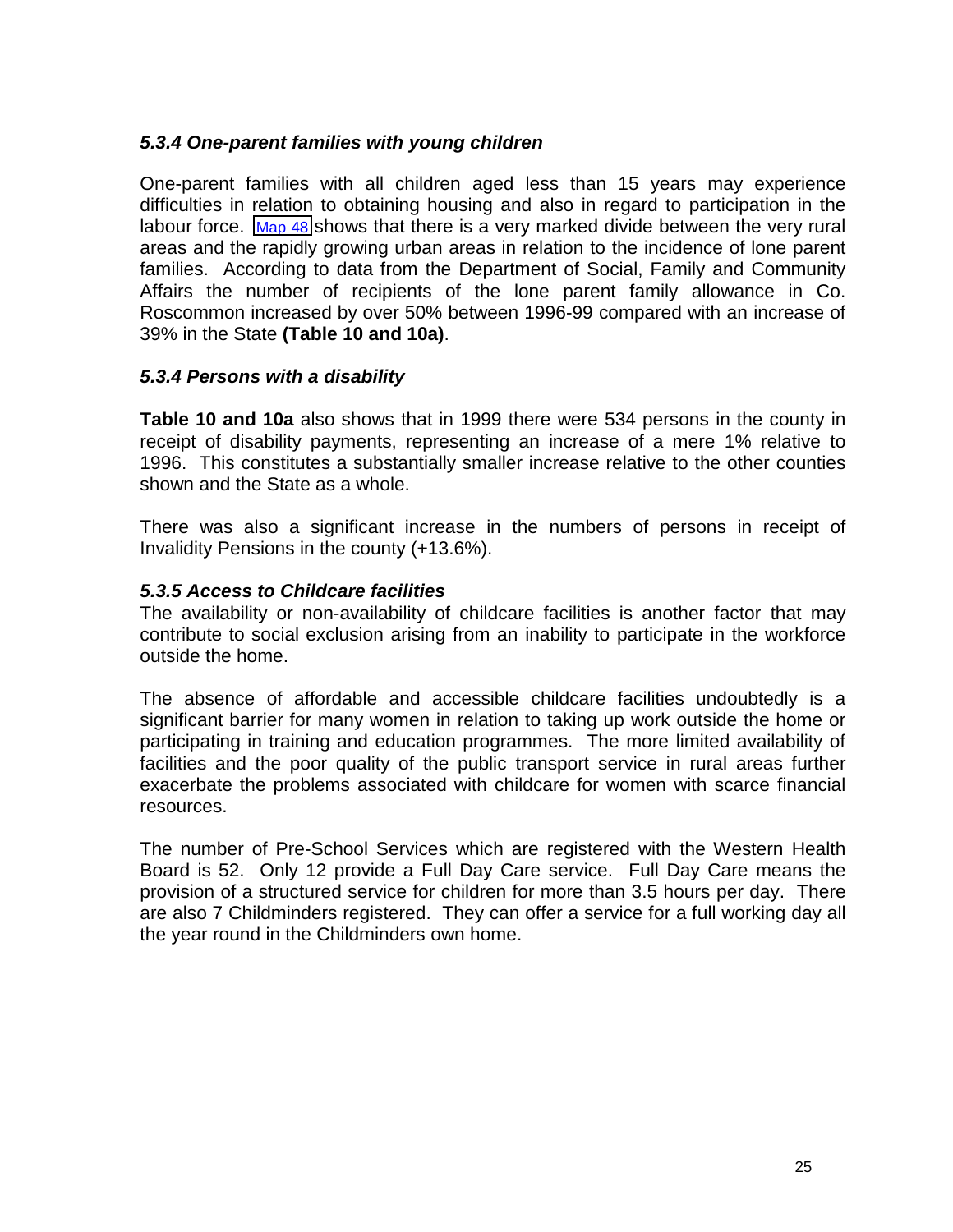These services are concentrated around Roscommon town and Boyle. There is very little Childcare provision in other urban areas such as Castlerea (2), Frenchpark (1), Elphin (0) and Carrick-on-Shannon (1)  $(Map 49)$ . Areas in the north of the county around Arigna and Ballaghaderreen. are most disadvantaged and have the least Childcare provision. According to the national Childcare census 1999 there are 579 children aged 0-12 years in the county attending childcare facilities. 91 in full-day care and 488 in sessional care. There are 89 children on waiting lists for childcare places. (National Childcare Census report, (ADM) 2001

The supply of good quality childcare will have to be addressed in the near future to cope with the increased number of women with children who require childcare. This service needs to be provided in both rural and urban areas across the county.

## *5.3.6 Travellers*

Travellers are a group that has traditionally felt excluded from many aspects of mainstream society. Roscommon County Council. Run a number of educational programmes for Travellers, including training courses for Traveller women. There are 48 families living in the county. Accommodation is provided either on halting sites or in houses. Fifteen families are housed (2 in-group housing and 13 in standard housing). Eighteen are on permanent serviced halting sites, four are on temporary serviced sites and four are on two unauthorised sites. There are seven families on a hybrid development of group housing and halting bays. The families moved into this accommodation in December 1999. A supervisor will oversee the management and maintenance of this accommodation. It is expected that further developments of this type will be built throughout the county in coming years. The projected increase in families requiring accommodation by 2004 is 18. *(*Map 50*)*

# *5.3.7 Asylum Seekers, Refugees, and non-nationals.*

There are approximately 20 Asylum Seekers in Strokestown. This is the only Direct Provision site in the county. There are some other families in private rented accommodation in Strokestown, Roscommon, Castlerea and the Athlone area.

Non-nationals make up 11% of the total workforce of Roscommon town. (*Roscommon Citizens Information Centre)* Languages spoken by Asylum Seekers, Refugees, and non-nationals in County Roscommon in order of priority are Portuguese, Romanian, Russian, Nigerian, Croatian and Polish.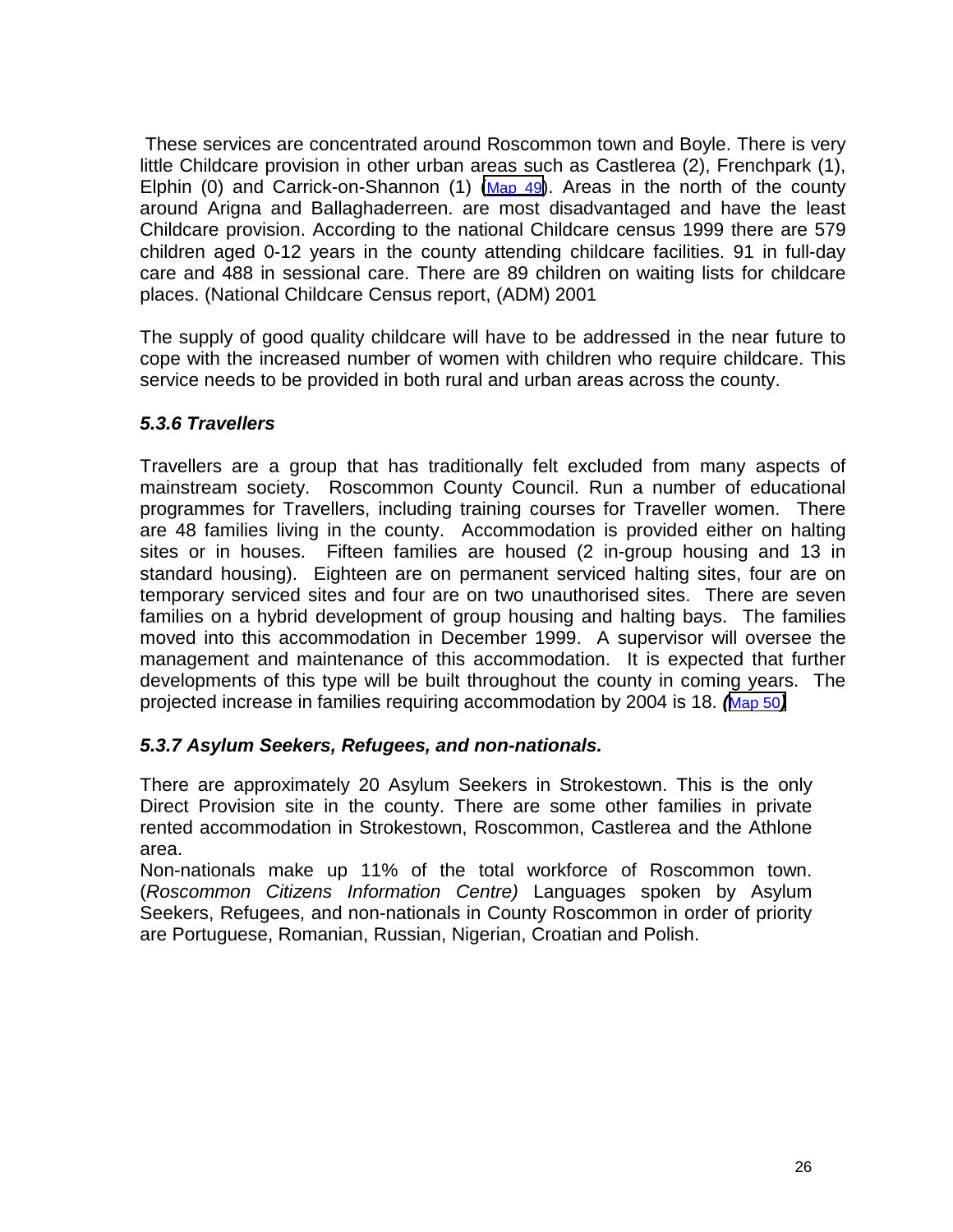# <span id="page-26-0"></span>**6. QUALITY OF LIFE**

The importance of maintaining and enhancing the quality of life for all members of the population has emerged as an objective in many recent studies that have begun to articulate a sustainable concept of development. Indeed, one of the five objectives of the National Spatial Strategy is to "improve the quality of life for all sections of society". Research on quantifying Quality of Life, undertaken for the National Spatial Strategy has identified different sets of factors that influence quality in rural and urban contexts.

In rural areas key issues are the provision of education at first and second levels and also employment and training opportunities. Other important issues are health care provision, leisure and recreation facilities and public transport. Access to public transport is particularly significant in the more disadvantaged rural communities, especially for persons and households belonging to the lower social classes.

For towns and villages the research identified a large menu of factors that contribute to a good quality of life. Places that have the majority of the following attributes are regarded as having a good quality of life:

- $\triangleright$  good income level and distribution,
- $\triangleright$  high level of personal material assets (e.g. home ownership)
- $\triangleright$  access to economic, social and physical infrastructure,
- $\triangleright$  low crime level.
- $\triangleright$  good quality affordable housing units,
- $\triangleright$  balanced social mix,
- $\triangleright$  good community interaction (clubs, organisations, etc),
- $\triangleright$  high quality historic heritage,
- $\triangleright$  balanced industrial, service and tertiary employment mix.

The term quality of life is used here as a multi-dimensional concept that embraces issues related to cost of housing, the quality of the natural environment and the cultural heritage; the availability of health services and other forms of social supports and protection; provision of recreational and leisure facilities, and parity of access to information. Most of the themes discussed in previous sections are also relevant to this concept especially access to education, range and quality of employment opportunities, settlement patterns which affect travel to work times, spatial segregation of social classes, and initiatives to overcome barriers to social inclusion, etc. In the remainder of this section data are presented on a number of indicators of the different dimensions noted above. A comprehensive analysis for all parts of the county is not feasible due to the absence of the requisite data.

# **6.1 Affordable housing**

Local Authorities have a responsibility to assist persons requiring housing but who are unable pay the full market price. The Local Authority can provide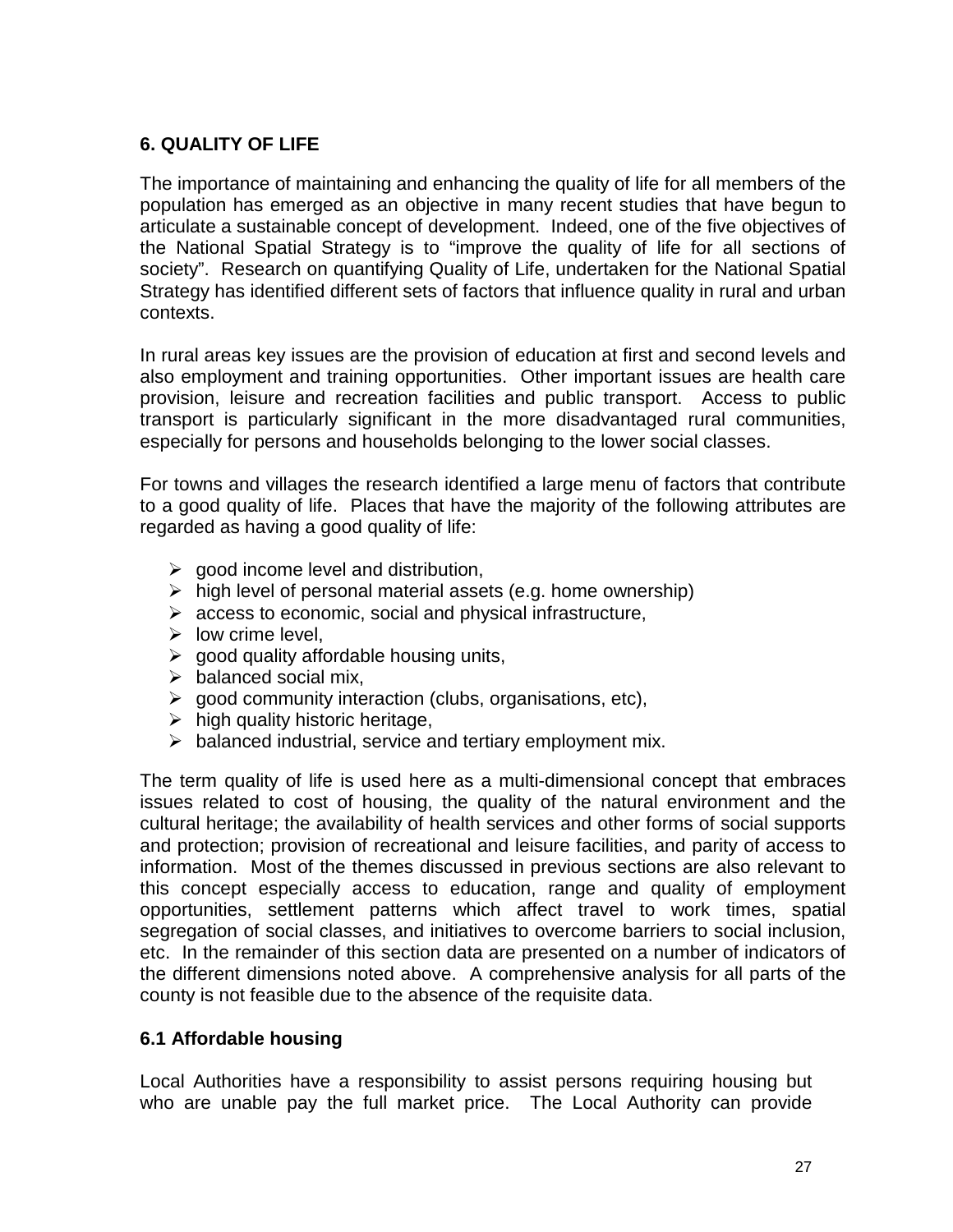<span id="page-27-0"></span>assistance in a number of ways that include building and allocating housing to those in need, capital or rental subsidy schemes, shared ownership options, low cost loans for private house purchases, and paying rent of privately owned accommodation.

At the end of 1995 Roscommon County Council had 1169 houses. During the period 1996-2000 over 220 houses were built, with 100 being built in 2000. Authorisation has been granted by the DOELG for 400 houses to be built or acquired in the period 2000-2003. In November 2000 there were 748 applications recorded on the housing waiting list.

# **6. 2 Quality of the natural environment**

The concept of sustainable development has at its core the notion that development aimed to meet the needs of the current generation must not reduce the capacity of the environment to sustain the needs of future generations. In effect all development actions need to take account of their potential environmental impacts. There are a number of areas in County Roscommon that are particularly important from an environmental perspective. These include 20 Special Areas of Conservation and 39 proposed Natural Heritage Areas **(**Map 51 *and* Map 52**)**.

## **6.3 The cultural heritage**

The Census of Population provides data on the number of persons aged over three years who can speak Irish. The data provides a crude measure of competence (subjectively assessed) in relation to ability to speak the language but it does not provide any information on the level of usage of Irish on a regular basis. Map 53 shows that the highest proportions (approximately 50%) are in districts concentrated just south of Roscommon town with a handful of districts located in the Northeast.

### **6.4 Availability of health services and other forms of social supports**

The level and quality of health care has a major bearing on the quality of life. The Western Health Board (WHB) has overall responsibility for delivery of a very wide range of healthcare programmes and also for provision of facilities, general and specialist, to cater for the needs of the population which was estimated for the three constituent counties as 352,353 in 1996. The activities of the WHB are complemented by a number of supports provided by the Department of Social Family and Community Affairs.

### *6.4.1 Health Services*

**Table 11** shows comparative indicator data on health status for the WHB region and the State as a whole. The overall death rate for the region is significantly ahead of the national average as the rates from deaths due to diseases of the circulatory system and cancer.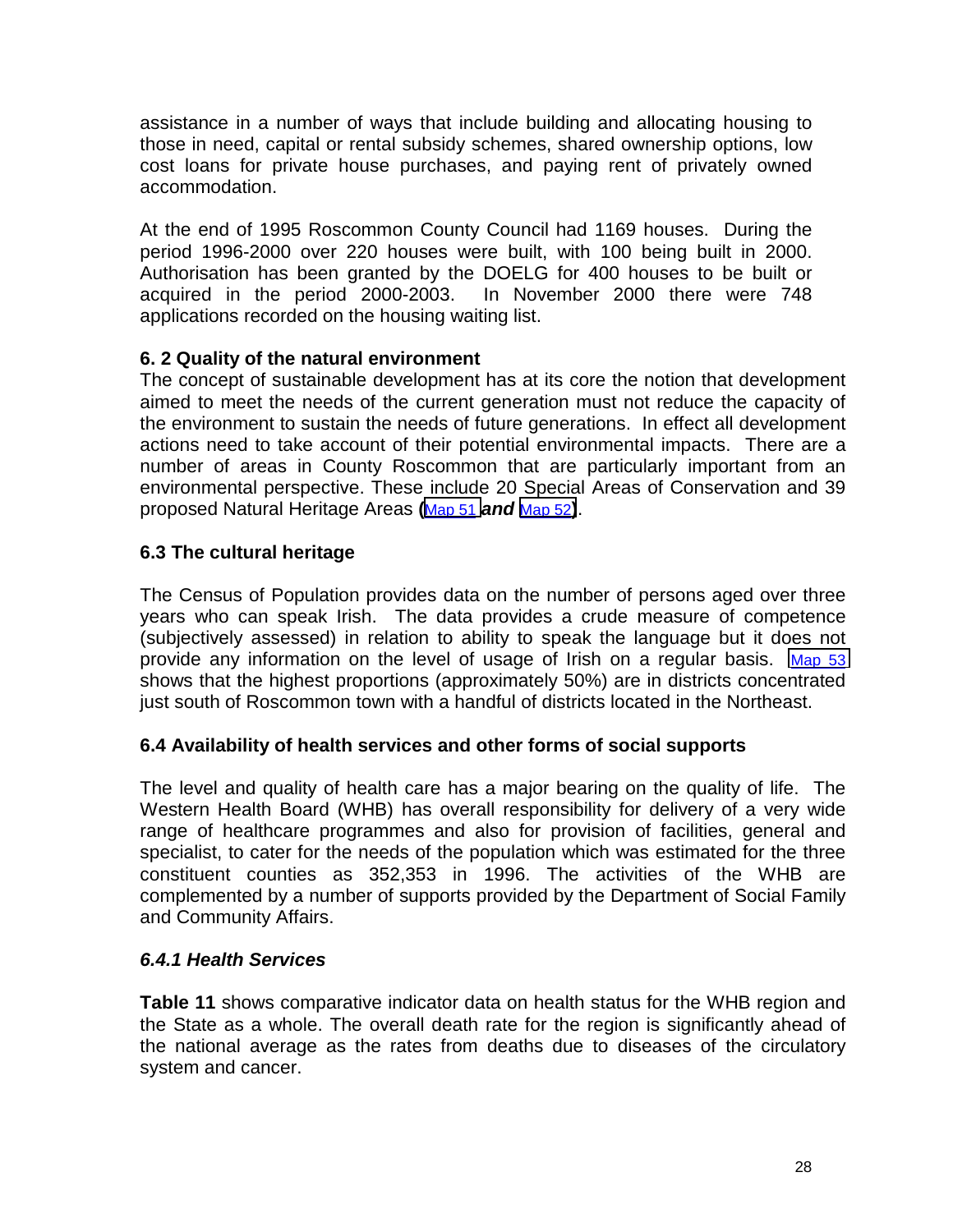<span id="page-28-0"></span>

| Table 11: Health status indicators for the Western Health Board Region |  |
|------------------------------------------------------------------------|--|
|------------------------------------------------------------------------|--|

|                                           | <b>Western Health Board</b> |       | <b>Ireland</b> |        |
|-------------------------------------------|-----------------------------|-------|----------------|--------|
|                                           | Crude Death<br>Number       |       | Crude Death    | Number |
|                                           | Rate                        |       | Rate           |        |
| Death Rate:                               | 992.2                       | 3.571 | 846.2          | 31,352 |
| <b>Diseases of the Circulatory System</b> | 449.2                       | 1,616 | 356.0          | 13,191 |
| <b>All Cancer</b>                         | 216.8                       | 788   | 202.2          | 7,493  |
| <b>Injury &amp; Poisonings</b>            | 40.3                        | 145   | 47.2           | 1,747  |
| <b>Suicide</b>                            | 12.5                        | 45    | 13.6           | 504    |
| <b>Motor Vehicle Traffic Accidents</b>    | 8.9                         | 32    | 11.6           | 426    |

Source: D.O.H Health Statistics 1999

Acute Hospital services (e.g., A&E, General Medicine, General Surgery Obstetrics & Gynecology and Pediatrics) are provided at five main locations:

- Mayo General Hospital, Castlebar
- Regional Hospital Merlin Park, Galway
- Portiuncula Hospital, Ballinasloe
- General Hospital, Roscommon
- University College Hospital, Galway

Key comparative statistics on the operation of Roscommon General Hospital with those in the WHB region as a whole are given in Table 12.

|  | Table 12: Comparative statistics on Roscommon General Hospital |  |  |  |  |
|--|----------------------------------------------------------------|--|--|--|--|
|--|----------------------------------------------------------------|--|--|--|--|

|           | <b>Occupancy Rate %</b> |      | <b>Length of Stay</b> |      | <b>In Patient Admissions</b> |        |
|-----------|-------------------------|------|-----------------------|------|------------------------------|--------|
|           | 1994                    | 1996 | 1994                  | 1996 | 1994                         | 1996   |
| Roscommon | 77.3                    | 89.0 |                       | 7.8  | 4.943                        | 4.809  |
| WHB       | 83.6                    | 82.9 | 6.5                   | 6.4  | 57.884                       | 58.007 |

**Source: D.O.H Health Statistics 1999**

It is noticeable that, while the numbers of in-patient admissions have actually fallen, that the occupancy rate and the average length of stay have both increased significantly between 1994 and 1996 and relative to the overall healthboard area.

# *6.4.2 Transport Services*

For many rural residents access to services is a factor that can impinge on the quality of their lives. Bus Éireann provides a limited public transport service. Many of the Bus Éireann services are very infrequent, while inter-town and village connections are extremely restricted.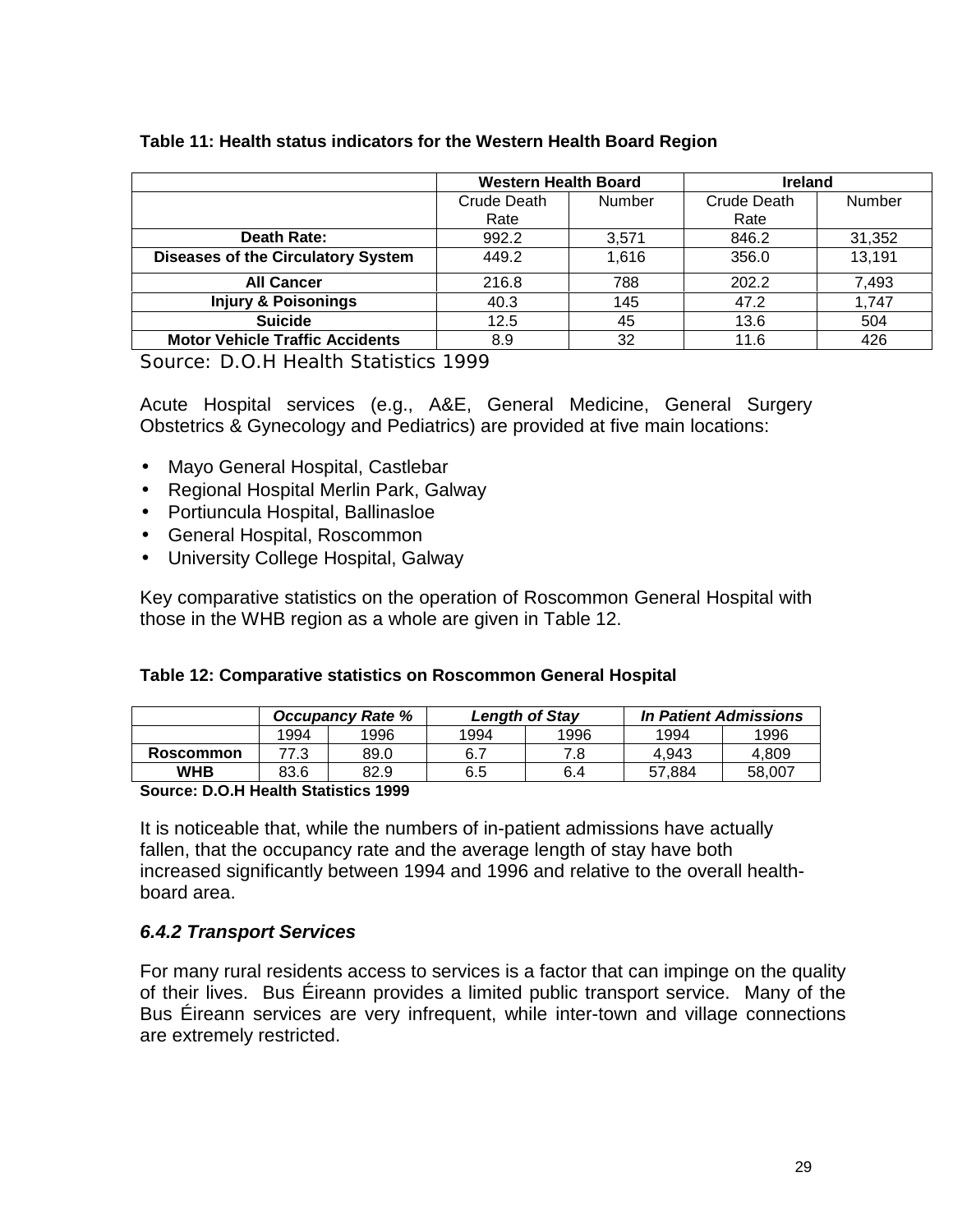Over recent years there has been much concern over the provision of postal services in many rural areas. In addition to their primary function, the post office network is used for a wide variety of other services including:

- $\triangleright$  Department of Social, Community and Family Affairs payments,
- $\triangleright$  Television licence sales,
- $\triangleright$  Bill payments (e.g. Eircom, etc)
- $\triangleright$  Money transfers,
- $\triangleright$  Savings and investments,
- $\triangleright$  National Lottery.

Rural post offices also serve as important meeting places for people who may have limited opportunities to visit the local village. Recent analysis has revealed that many post offices are loss-making operations and that the overall situation is likely to deteriorate further over the medium term. In order to maintain the rural network it will become increasingly necessary to generate new business. One option is that all government departments should be required to maximise the amount of their business that can be channelled through the rural network.

There were 62 post offices in Roscommon in 1999. The rural network consists of 56 post offices with an average population served of 744, compared with the national average of 1000. Thus the overall position for the rural network in Roscommon is better than in other counties but ultimately much will depend on the overall strategy adopted by An Post in relation to the network. If An Post were to lose the contract it has with the Department of Social, Family and Community Affairs it would have very significant financial implications for the Company and especially for the future of the Network.

Personal security and concerns about the security of personal property are increasingly an issue that affects the quality of many people's lives. While the issue is relevant to all almost all age groups it is particularly important for elderly people and especially those living alone. There are 19 Garda stations dispersed throughout the county *(*Map 54*).*

Fire fighting is another important safety service provided by the Local Authority. There are 6 fire stations at strategic locations throughout the county *(*Map 54*).*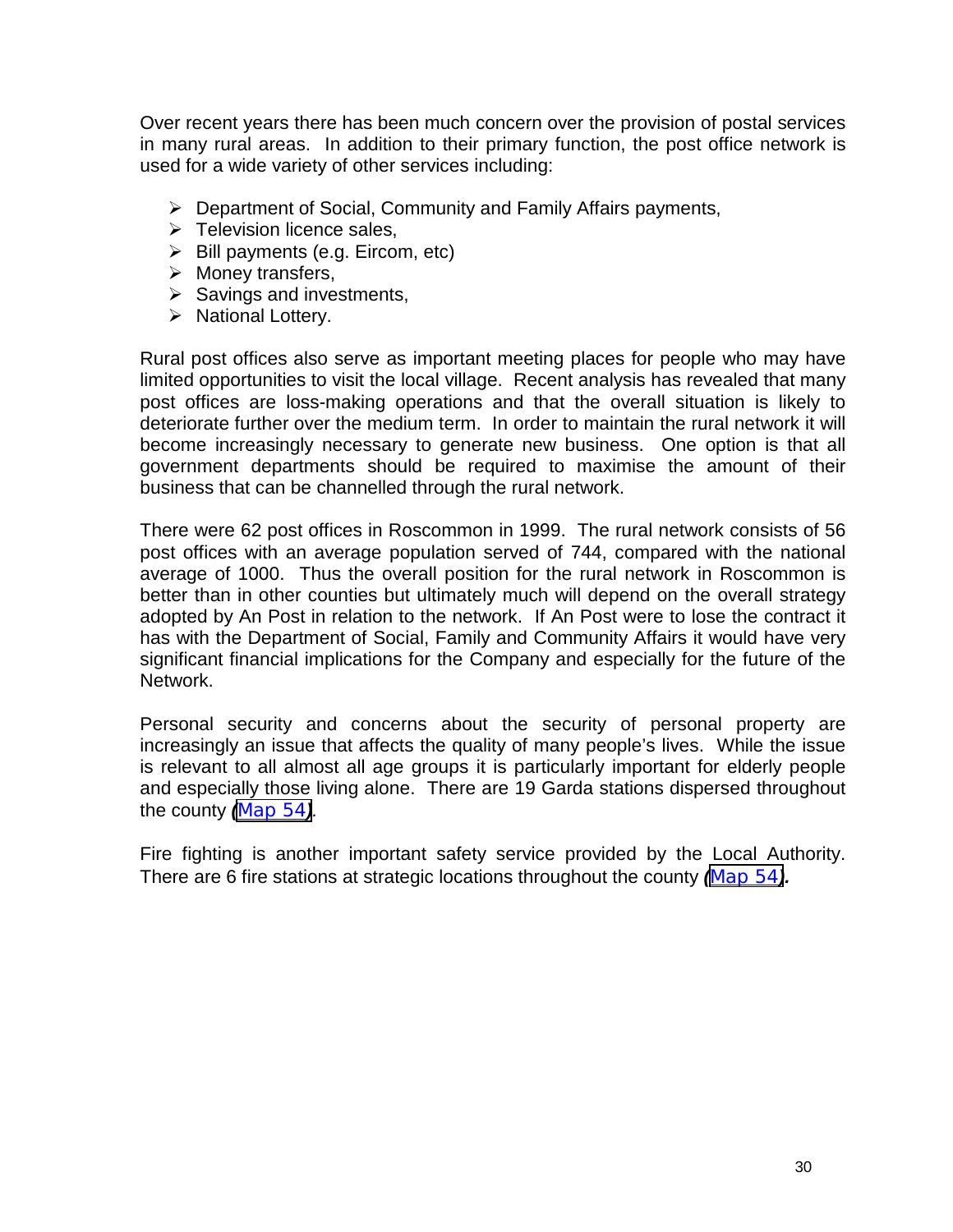## <span id="page-30-0"></span>**6.5 Recreation and leisure facilities**

The availability of recreational and leisure facilities and attractions of various descriptions also enhance the quality of life of both Roscommon's inhabitants and visitors to the county *(see* Map 41*)*.

Almost every village throughout the county has facilities for some field-based sports. In addition there are 7 golf courses, a racecourse in Roscommon town, many facilities for coarse fishing and there are also a number of walking routes such as the Suck Valley Way and the Arigna Miner's Way. There is one public outdoor swimming pool in Castlerea, and a swimming pool and leisure centre in the process of being built in Roscommon town. During the summer season many festivals are organised throughout the county. Indoor leisure and entertainment are poorly served; there are no cinemas in County Roscommon. A very welcome Arts Centre, however, has just been completed in Roscommon town.

### **6.6 Parity of access to information**

As society has become more educated there are increasing demands for access to information in a variety of formats. In order to cater for increasing numbers of readers there is a need for a well-resourced and accessible library service. Roscommon County Council supports the county public library service from its headquarters in Roscommon town. There are, in addition, 5 branches throughout the county. (Map 54*).* A special postal service for the visually impaired is operated with the assistance of An Post and a Social Worker for the Blind.

### **7. SUPPORTING INFRASTRUCTURE**

This section provides an overview of the current position in relation to some key elements of physical infrastructure that are necessary to support development in Roscommon that will be sustainable.

# **7.1 Transport**

Bus Éireann and Iarnród Éireann provide a limited service in County Roscommon. For many rural residents access to services is a factor that can impinge on the quality of their lives. Bus Éireann provides a limited public transport service. Many of the Bus Éireann services are very infrequent, while inter-town and village connections are extremely restricted. There are three rail lines that pass through county Roscommon. The Dublin Hueston to Westport line, Dublin Heuston to Galway line and the Dublin Connolly to Sligo line. The Westport to Dublin Route is currently being upgraded. A total of IR£30million (€38.1million) will be spent on laying 30 miles (48km) of track. This is part of the ongoing investment in the route that will see the completion of the upgrade in 2003.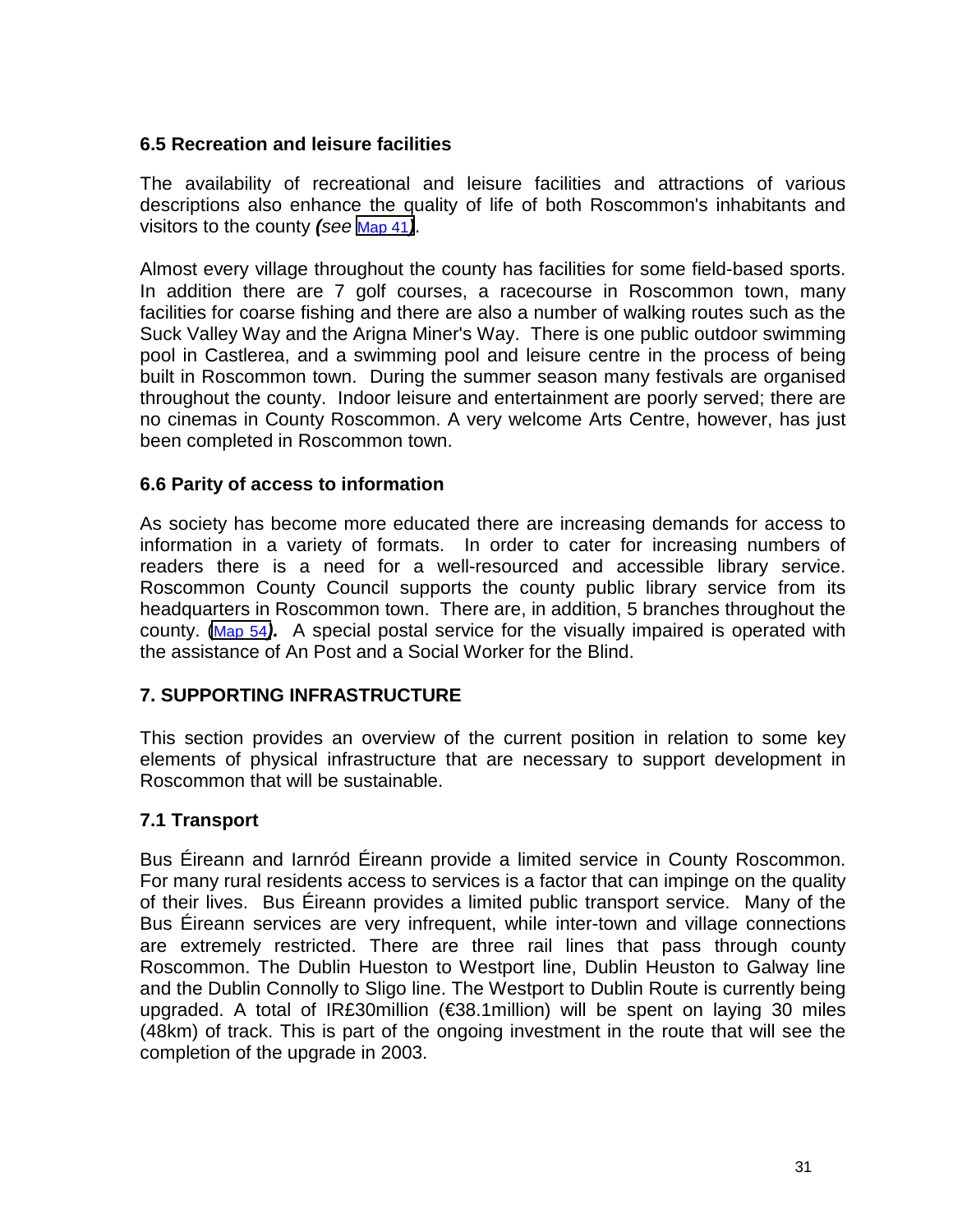<span id="page-31-0"></span>The development of the transportation networks in the county will require an approach based on the principles of sustainable development which will require efforts to encourage greater use of public transport, especially for journeys to work. The current level of provision of public transport services is very limited, especially for movements between rural and urban areas and between the main urban centres, *(*Map 55*)*.

## **7.2 Environmental Infrastructure**

The main items of environmental infrastructure relate to water supply and sewerage schemes, and waste management. In 1999 there were 21 public water supply schemes and 20 public sewerage schemes under the control of the County Council. A Monitoring and Management system have been developed for the Lough Derg and Lough Ree catchments. The project is administered jointly with Clare County Council and is in keeping with the Government policy of having an integrated approach to water quality management. The construction and upgrading of a number of sewerage schemes has been taking place and were due for completion in 1999 and 2000. A programme for the provision and upgrading of the County's water schemes has also been ongoing. The programme includes the take-over of some group water schemes and capital grants for new schemes or improvements to existing group schemes.

Increasing population numbers and lifestyles associated with greater affluence are leading to ever increasing amounts of waste that requires to be disposed. In addition there are also very large amounts produced by agriculture and industry as well as by the construction sector. In accordance with the Waste Management Act 1996 and the Waste Management (Planning) Regulations 1997 Roscommon County Council has co-operated with the Councils of Counties Galway, Mayo Sligo, Leitrim and Galway Borough, to produce a Draft Waste Management Plan for the region. It is estimated that £300 million needs to be spent on the management of Connaught's waste to the highest standards over the next 15 to 20 years. At present, Roscommon County Council operates two landfill sites, at Roscommon and Ballaghaderreen. It is also responsible for the management of three closed landfill sites.

### **7.3 Electricity Infrastructure**

The very rapid growth of the economy over recent years has resulted in very significant increases in the demand for electricity, which has placed considerable pressures on the generating stations and the transmission and distribution networks. Moreover the status of the network has a big role in the potential attractiveness of an area for the location of certain types of inward investment. The areas requiring improvement in the existing supply structure are exhibited in (Map 57*)* indicating that Roscommon does suffer deficiencies but Roscommon is not considered to have a "poor" infrastructure *(*Map 58*)*.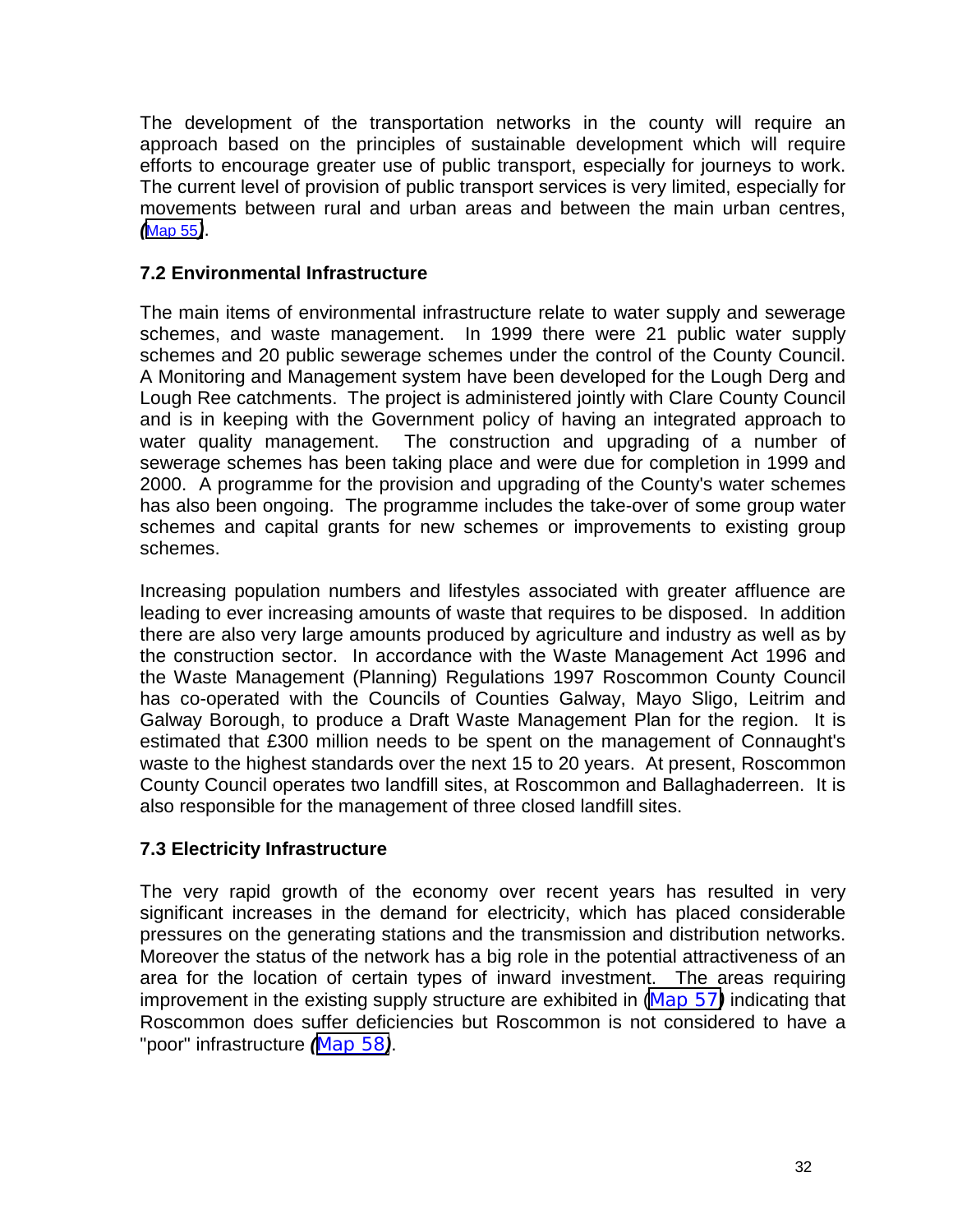# <span id="page-32-0"></span>**7.4 Natural Gas**

Natural gas is the cleanest of all fossil fuels and in terms of  $CO<sub>2</sub>$  emissions it produces the lowest level of  $CO<sub>2</sub>$  per tonne of oil equivalent. It is thus likely to experience a substantial increase in demand in the future as a replacement fuel for coal and oil in the drive to adhere to our Kyoto limits.

Following the discovery of a major natural gas reserve off Kinsale in the early 1970s and the eventual construction of a pipeline to Dublin and further north there has been a very large increase in the consumption of gas for electricity generation and also for residential and industrial heating and other uses. As demand increased the Kinsale gas supply was augmented by imports via a pipeline system from Scotland. A second interconnector pipeline was put in place in 2000 that will bring additional supplies ashore at Ballough in north Dublin from which a new pipeline will be laid to Galway and from there to the Shannon Estuary. It will also be able to take gas from the Corrib Gas Field.

While the exact location of the pipeline from Dublin to Galway has to be decided it is very likely that it will pass near Athlone, going eastwards across the county south of Roscommon town *(*Map 59*).* It will be possible to install distribution lines off the main pipeline, which will provide an alternative more environmentally friendly source of heating and power for residential, commercial and industrial users.

# **7.5 Information Communication Technology**

Ireland has moved very rapidly into the Information Technology Age. The new information and communication technologies are very rapidly bringing about very significant changes in the nature of work, the types of economic activities undertaken in Ireland, the competitiveness of businesses, as well as having a major influence on individual lifestyles and especially on opportunities for independently pursuing lifelong learning. Central to the successful and widespread adoption of the new technologies is the provision of appropriate hardware and also of the skills to maximise the potential that these technologies offer.

The main hardware requirements are the provision of high-speed communication lines. A number of will undertake the provision of this infrastructure on a competitive basis privately owned commercial companies. The geographical pattern of provision to date *(*Map 60*)* suggests that there is a major risk of a digital divide emerging, with many areas to the north of a line from Dublin to Galway at a disadvantage. The most likely scenario is that the fibre optic cables will be provided by the private companies in those areas where there are potentially large numbers of customers at high densities. In this case the districts contiguous to Athlone are likely to be well serviced but the rural parts of the county especially in the Northwest and West may be left at a further disadvantage.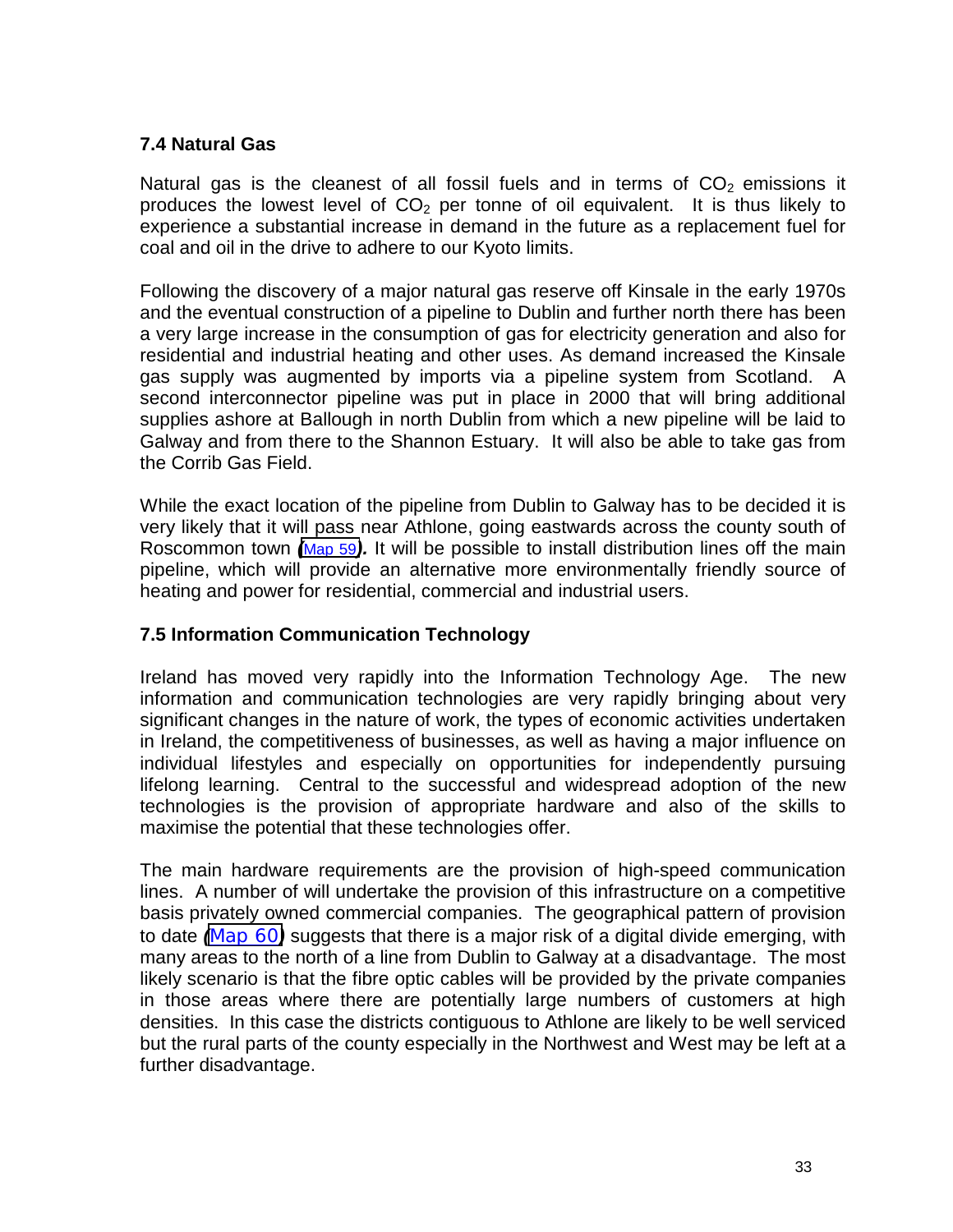# <span id="page-33-0"></span>**8. SYNTHESIS: A SPATIAL TYPOLOGY OF COUNTY ROSCOMMON**

This section provides a synthesis of the spatial patterns that have been examined separately throughout the previous sections. It is based on a statistical analysis of 30 indicators that have been measured for each of the DEDs in the county. Furthermore, as the typology presented here is a component of a national map, it provides a basis for establishing the wider context for the creation of Roscommon's CDB strategy.

NUI Maynooth and Fitzpatrick Associates, for the National Spatial Strategy have prepared a rural typology map for all of Ireland. The map is intended as a summary of the different types of rural areas in Ireland at the beginning of the twenty-first century. The map also identifies the urban areas, but these were excluded from the analysis as the focus was on identifying the different types of rural areas and how they relate to the urban centres. The classification is based on 30 statistical indicators measured from the Censuses of Population and Agriculture for the each of the 2,716 rural district electoral divisions (DEDs) in the State. It provides a summary synthetic profile for all DEDs in Co. Roscommon.

## **8.1 The Indicators**

The analysis was based on indicators selected to measure the following aspects of the rural socio-economic structure:

- 1. Demographic structure (6 indicators)
- 2. Labour force characteristics (8 indicators)
- 3. Education and social classes (3 indicators)
- 4. Sectoral employment profiles (5 indicators)
- 5. Structure /strength of agriculture (3 indicators)
- 6. Changes in demography and labour force (5 indicators)

# **8.2 The typology map**

The typology map shows the distribution of six types of rural areas and also the urban areas (Map 61*).* The areas have been given the following summary titles:

- 1. Peri-urban areas
- 2. Very strong rural areas
- 3. Strong agriculturally dependent areas undergoing adjustment
- 4. Structurally weak rural areas
- 5. Marginal areas
- 6. Highly diversified rural areas

The distribution of population by area type (including urban areas) for County Roscommon and adjoining counties are shown in **Table 13**.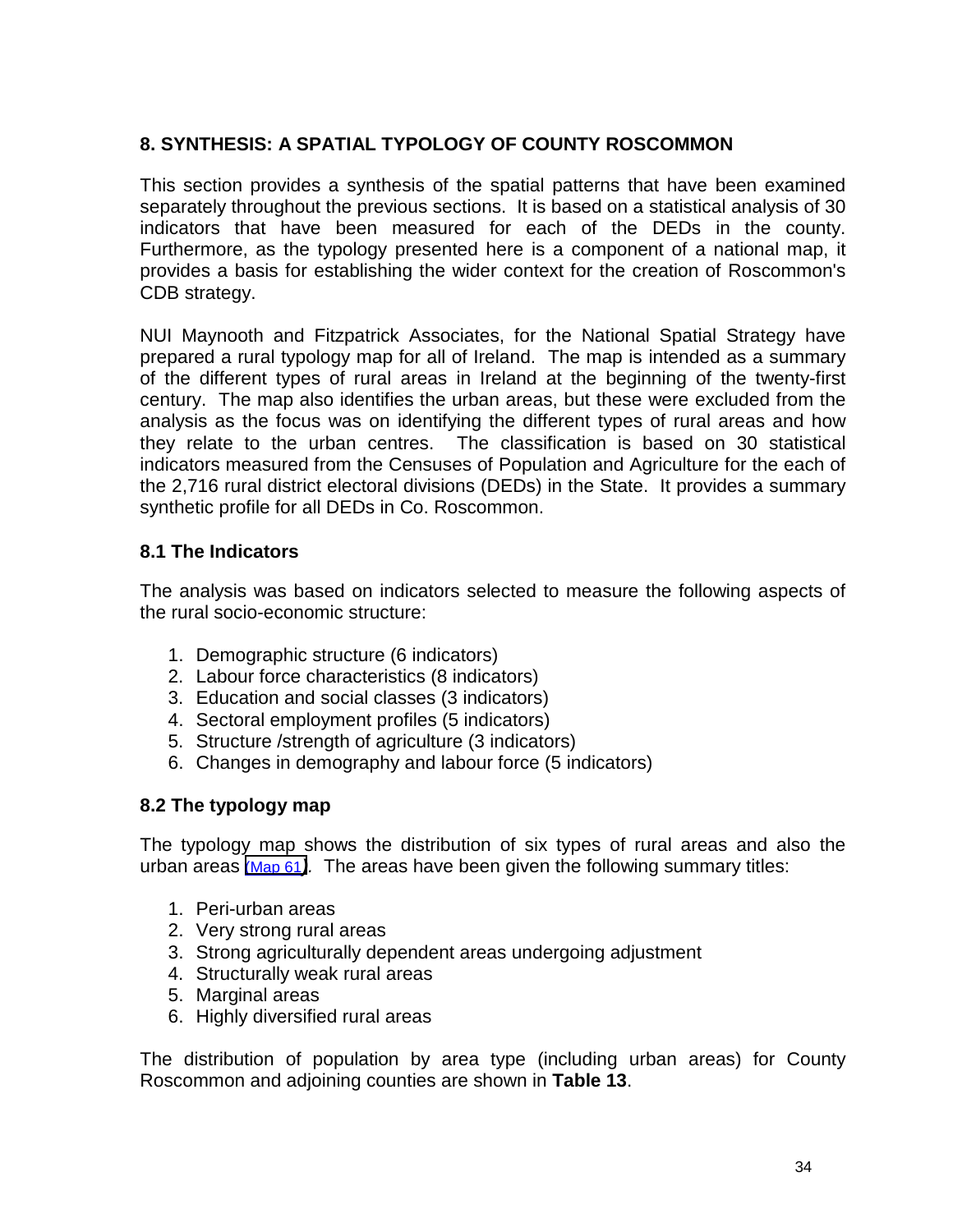|                                  | Laois | Westmeath | Longford | <b>Roscommon</b> | <b>Ireland</b> |
|----------------------------------|-------|-----------|----------|------------------|----------------|
| Urban                            | 30.8  | 44.5      | 16.1     | 23.8             | 60.7           |
| Peri-urban areas                 | 22.2  | 17.4      | 33.9     | 17.6             | 22.2           |
| Very strong rural areas          | 21.0  | 14.8      | 8.4      | 0.0              | 10.4           |
| <b>Strong agricultural areas</b> | 16.2  | 5.5       | 19.5     | 10.2             | 16.2           |
| undergoing adjustment            |       |           |          |                  |                |
| <b>Weak rural areas</b>          | 6.3   | 14.7      | 15.6     | 45.0             | 6.3            |
| Weak rural areas                 | 1.7   | 1.2       | 6.4      | 3.1              | 3.0            |
| <b>Highly diversified rural</b>  | 1.9   | 1.8       | 0.0      | 0.3              | 2.5            |
| areas                            |       |           |          |                  |                |

#### <span id="page-34-0"></span>**Table 13: Percentage distribution of population by area type 1996**

## *8.2.1. Peri-urban areas*

These areas are generally characterised by high population densities, an advanced level of transition to a higher socio-economic profile (higher proportions with advanced levels of education, larger shares of the workforce in professional services and commerce functions), low level of reliance on agricultural employment and high levels of commuting to work. They are generally found in close proximity to urban centres and are particularly evident around the larger towns and the cities. In County Roscommon the peri-urban districts are essentially those parts of the open countryside that have been subjected to very high levels of urban generated adjustment, they contain 18% of the total population of the county.

# *8.2.2. Very strong rural areas*

These areas are very prominent throughout the rural parts of the Mid-East and much of the Southeast. As well as possessing a strong agricultural base, DEDs that constitutes this cluster also exhibits an above average level of transition to nonagricultural employment. The rate of population increase in this category is generally higher than in the Peri-urban areas and is reflected in a more youthful population The rate of increase in the number of persons at work is significantly larger than in the Peri-urban areas (15.5% compared to 12.7% for all of Ireland). It is noteworthy that not one DED conforms to this classification in Roscommon.

### *8.2.3. Strong agricultural dependent areas undergoing adjustment*

In the wider national context these areas have a strong agricultural base due to a combination of larger farms with an orientation towards either dairying or tillage. Fulltime rather than part-time farming is more the norm. Female participation labour force rates are below average and throughout all of these areas the rate of employment growth between 1991-96 was exceptionally low. Following the introduction of restrictions on agricultural output as part of the CAP reforms in the 1990s the opportunities for further expansion have become severely restricted. Only a little over 10% of the population of Roscommon fits into this particular classification.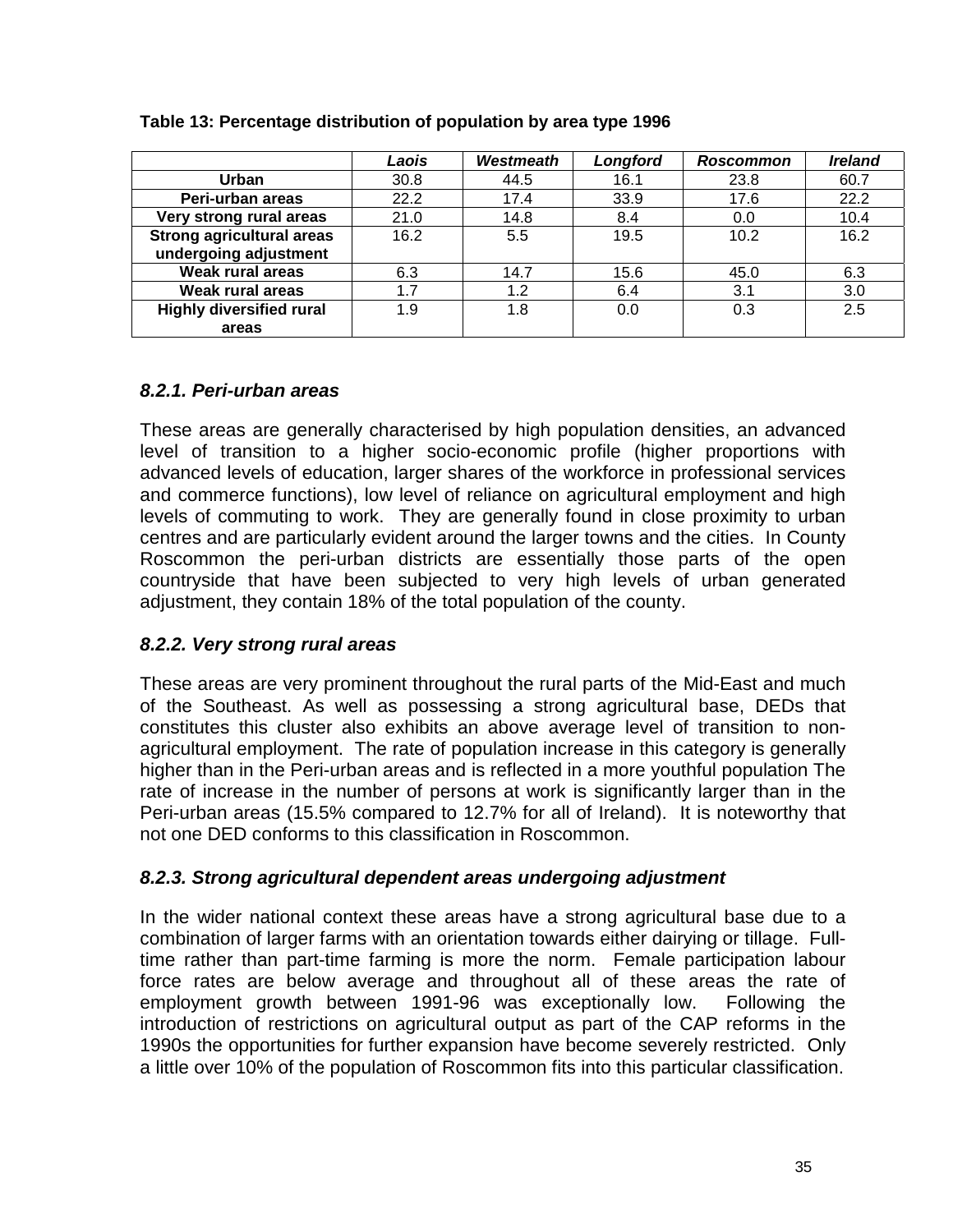### *8.2. 4 and 8.2.5 Structurally Weak and Marginal rural areas*

These two area types represent the rural DEDs that are economically and demographically most disadvantaged. The defining attributes are a strong reliance on a very weak farm structure (elderly farmers on small farms producing very low levels of output, high level of decline in number of farmers, though they still account for the largest share of the workforce), low levels of employment in manufacturing or services and a below average level of self-employment outside agriculture, and the lowest level of females in part-time employment. These economic attributes have contributed to the emergence of a very weak demographic profile based on an ageing population with relatively fewer households with young children. These area types account for a substantial 48% of the population of Roscommon.

### *8.2.6 Highly diversified rural areas*

Throughout the country this category is mostly associated with scenic and high amenity landscapes that attract large numbers of tourists and support a distinctive socio-economic profile. This type of area has emerged as having higher levels of self-employment outside of agriculture (22.4% of the workforce) and higher levels of part-time work especially for women, though the share of employment in manufacturing is very small (only 11% of the workforce in contrast to approximately 20% in most other areas). The demographic structure is typical of areas experiencing some net in-migration of persons aged over 25.

It is evident that only a single DED (Lisgarve) in Roscommon conforms to this subtypology, and the population share is less than half a percentage point.